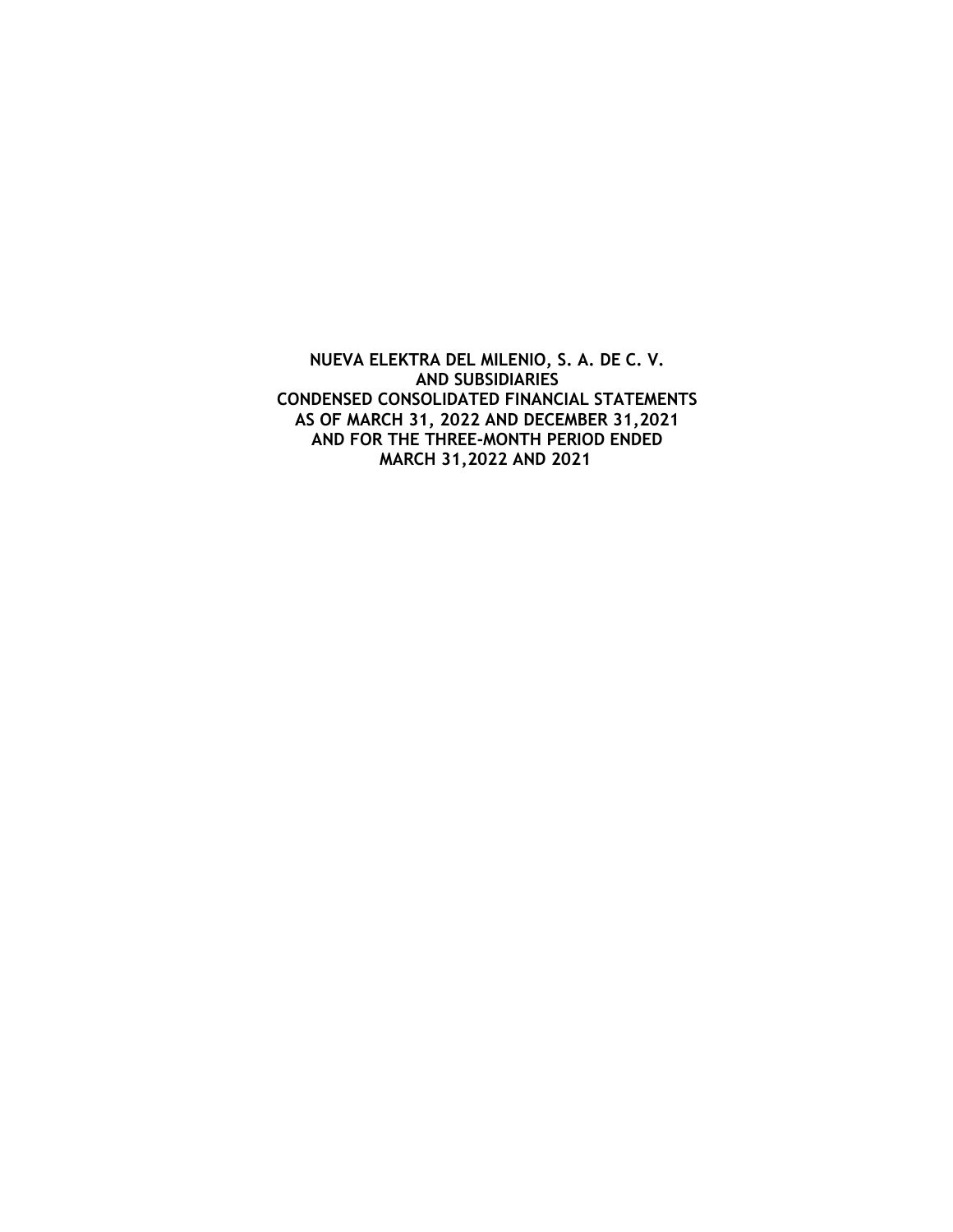## **Condensed consolidated financial statements as of March 31, 2022 and December 31, 2021, and for the three-month period ended March 31, 2022 and 2021**

| Contents                                       | Page      |
|------------------------------------------------|-----------|
| Condensed consolidated financial statements:   |           |
| Statements of financial position               | 1 and $2$ |
| Statements of comprehensive income             | 3         |
| Statements of changes in stockholders' equity  | 4         |
| Statements of cash flows                       | 5         |
| Notes to the consolidated financial statements | 6 to 28   |

### **Table of contents**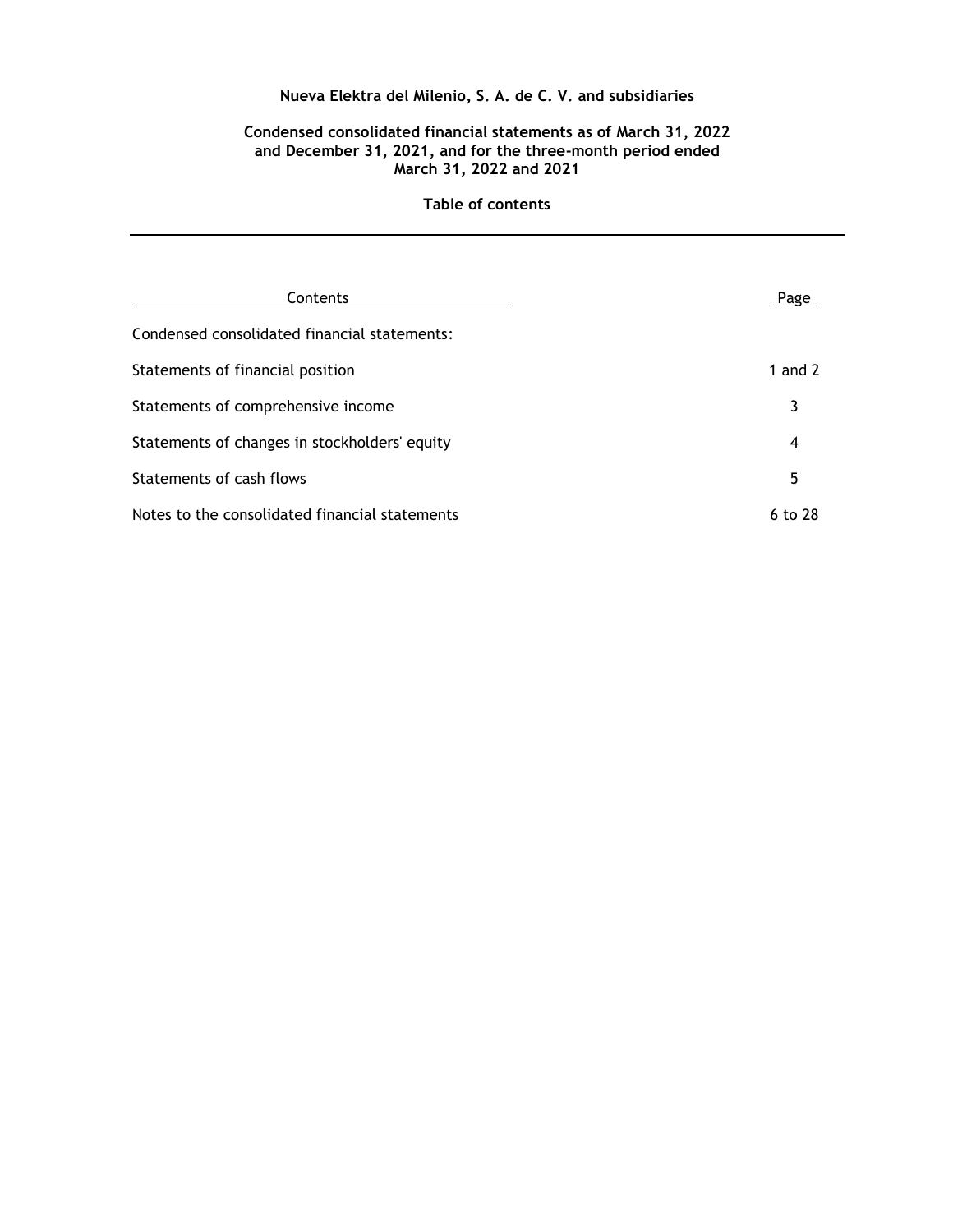## **Condensed consolidated statements of financial position March 31, 2022 and December 31, 2021 (Thousands of Mexican pesos)**

|                                                    | Note           | 2022              | 2021              |
|----------------------------------------------------|----------------|-------------------|-------------------|
| <b>Assets</b><br>Current                           |                |                   |                   |
| Cash and cash equivalents                          |                | \$<br>5,895,115   | \$<br>4,791,158   |
| Investments in securities                          | 5              | 5,437,513         | 10,279,327        |
|                                                    |                | 11,332,628        | 15,070,485        |
| Accounts receivable:                               |                |                   |                   |
| Related parties                                    | 7              | 35,247,292        | 33,008,867        |
| Accounts receivables, net                          | 6              | 1,427,663         | 1,406,336         |
| Recoverable taxes                                  |                | 949,429           | 1,143,296         |
| Senior notes service reserve                       |                | 740,447           | 761,124           |
| Account receivable with collateral agent           |                | 609,329           | 681,684           |
| Other accounts receivable                          |                | 4,371,021         | 3,757,210         |
|                                                    |                | 43,345,181        | 40,758,517        |
| Inventories, net                                   | 8              | 10,721,514        | 8,883,861         |
| Prepayments                                        |                | 1,726,198         | 1,626,150         |
| Assets held for sale                               |                | 36,761            | 36,331            |
| <b>Total current assets</b>                        |                | 67, 162, 282      | 66,375,344        |
| Investments in securities                          | 5              | 1,861,697         | 1,913,683         |
| Related parties                                    | $\overline{7}$ | 4,308,784         | 5,820,872         |
| Investment in stores, furniture and equipment, net | 9              | 4,245,057         | 4,450,521         |
| Right-of-use assets                                | $10-b$         | 9,138,575         | 8,998,287         |
| Deferred income tax                                |                | 3,014,905         | 2,967,221         |
| Investment in associates                           |                | 1,011,505         | 1,002,951         |
| Other assets                                       |                | 361,205           | 366,925           |
|                                                    |                | 23,941,728        | 25,520,460        |
| <b>Total assets</b>                                |                | \$.<br>91,104,010 | \$.<br>91,895,804 |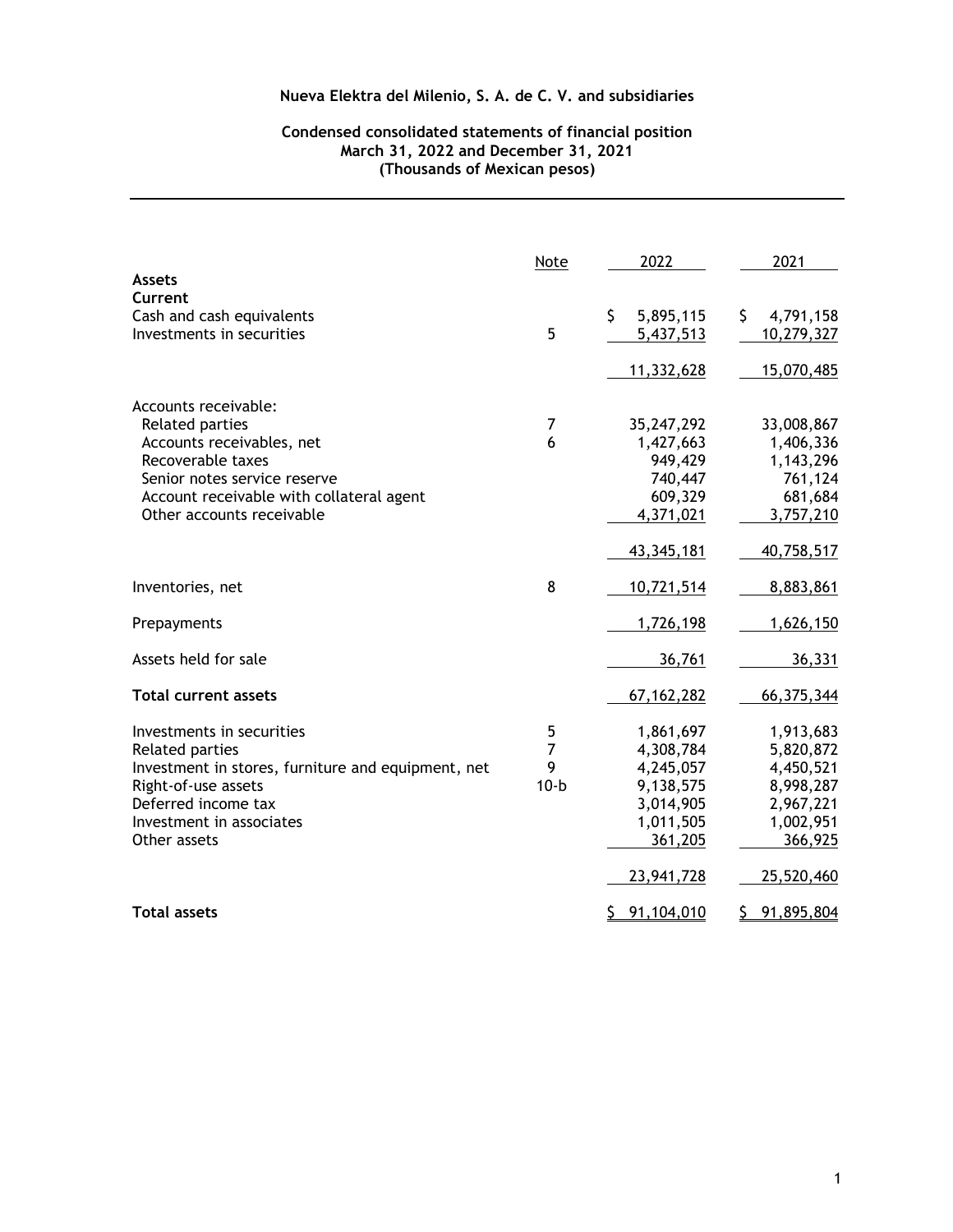## **Condensed consolidated statements of financial position (Continued) March 31, 2022 and December 31, 2021 (Thousands of Mexican pesos)**

|                                            | Note   | 2022             | 2021             |
|--------------------------------------------|--------|------------------|------------------|
| <b>Liabilities</b>                         |        |                  |                  |
| Current                                    |        |                  |                  |
| Senior notes                               | 12     | \$<br>1,493,340  | \$               |
| Trade payables                             |        | 6,487,317        | 5,420,403        |
| <b>Related parties</b>                     | 7      | 30,212,057       | 30,315,237       |
| Provisions                                 |        | 1,456,356        | 1,772,718        |
| Short term lease liabilities               | $10-c$ | 1,483,442        | 1,470,507        |
| Other accounts payable                     | 13     | 3,663,691        | 4,994,699        |
| <b>Total current liabilities</b>           |        | 44,796,203       | 43,973,564       |
| Senior notes                               | 12     | 8,222,749        | 9,976,833        |
| Long term Lease liabilities                | $10-c$ | 8,681,674        | 8,514,695        |
| Contributions for future capital increases | $14-c$ | 2,268,202        | 2,268,202        |
| Income tax payable                         | $16-b$ | 649,826          | 792,622          |
| Employee benefits                          |        | 314,949          | 296,779          |
| Other liabilities                          |        | 50,108           | 51,736           |
|                                            |        | 20,187,508       | 21,900,867       |
| <b>Total liabilities</b>                   |        | 64,983,711       | 65,874,431       |
| <b>Stockholders' equity</b>                | 14     |                  |                  |
| Capital stock                              |        | 4,373,858        | 4,373,858        |
| Legal reserve                              |        | 201,509          | 201,509          |
| Retained earnings                          |        | 14,391,880       | 13,580,518       |
| Other comprehensive income                 |        | 7,152,991        | 7,865,439        |
| Total controlling equity                   |        | 26,120,238       | 26,021,324       |
| Total non-controlling equity               |        | 61               | 49               |
| Stockholders' equity                       |        | 26,120,299       | 26,021,373       |
| Total liabilities and stockholders' equity |        | \$<br>91,104,010 | 91,895,804<br>\$ |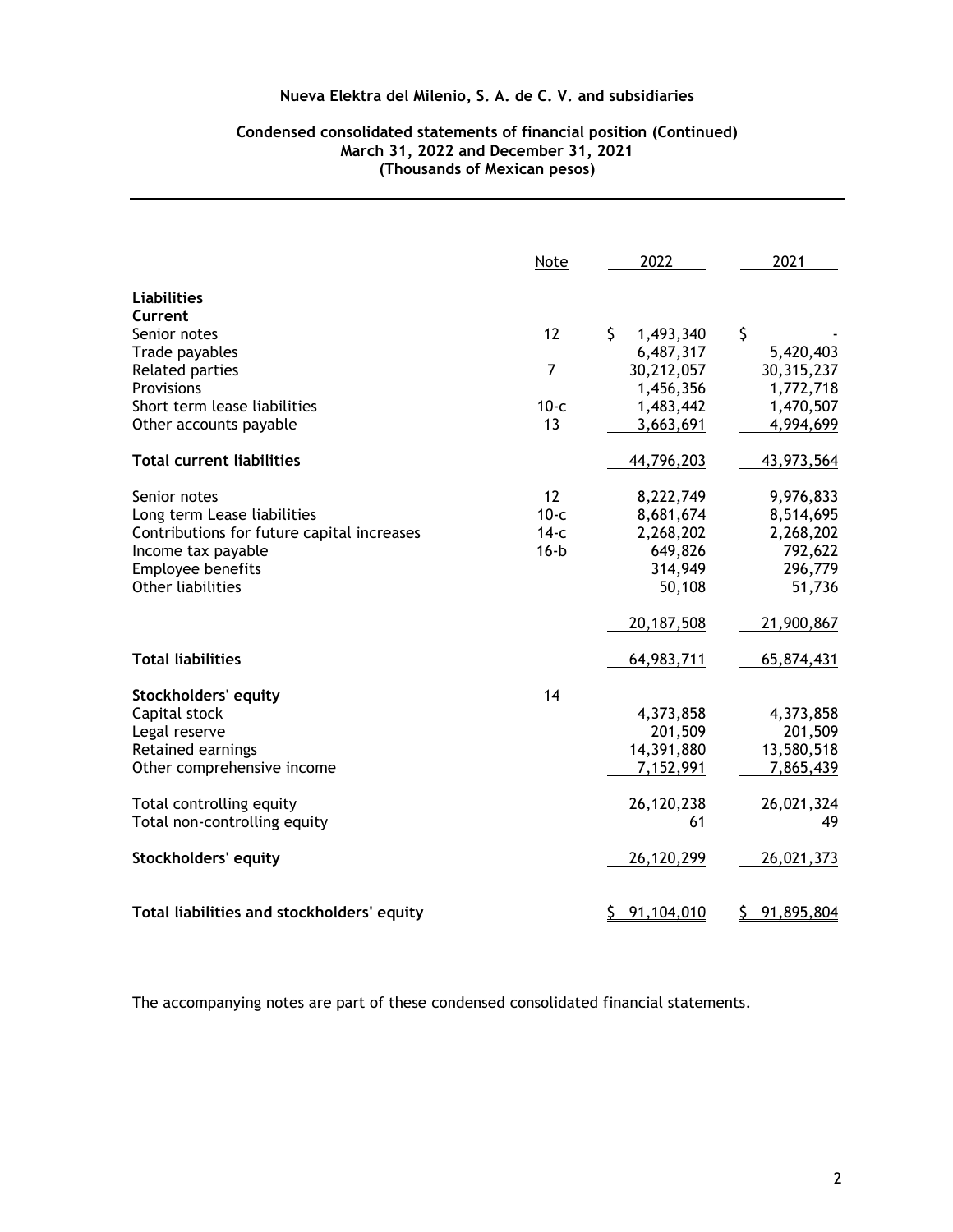### **Condensed consolidated statements of comprehensive income For the three-month period ended March 31, 2022 and 2021 (Thousands of Mexican pesos)**

|                                                                                                                                          | Note           | 2022                                                      | 2021                                                  |
|------------------------------------------------------------------------------------------------------------------------------------------|----------------|-----------------------------------------------------------|-------------------------------------------------------|
| Net sales and revenue from services<br>Cost of sales                                                                                     | 7 and 15<br>15 | 15,839,287<br>\$.<br>9,070,772                            | 15, 167, 915<br>\$.<br>7,793,737                      |
| <b>Gross profit</b>                                                                                                                      |                | 6,768,515                                                 | 7,374,178                                             |
| Selling and administrative expenses<br>Depreciation and amortization<br>Other income, net                                                | $\overline{7}$ | 4,792,423<br>962,748<br>(27, 686)                         | 5,162,264<br>832,628<br>(82, 354)                     |
| Total expenses                                                                                                                           |                | 5,727,485                                                 | 5,912,538                                             |
| <b>Profit from operations</b>                                                                                                            |                | 1,041,030                                                 | 1,461,640                                             |
| Comprehensive financial results:<br>Interest income<br>Interest expense<br>Exchange gain, net<br>(Loss) gain on investments              | $\overline{7}$ | 528,008<br>(552, 221)<br>12,684<br>(53, 460)<br>(64, 989) | 725,491<br>(515, 610)<br>130,358<br>13,315<br>353,554 |
| Equity in the net profit of associated<br>companies                                                                                      |                | 22,474                                                    | 14,071                                                |
| Profit before income tax                                                                                                                 |                | 998,515                                                   | 1,829,265                                             |
| Income tax                                                                                                                               | 16             | (190, 517)                                                | (480, 781)                                            |
| Profit before discontinued operations                                                                                                    |                | 807,998                                                   | 1,348,484                                             |
| (Loss) income from discontinued operations                                                                                               |                | 3,365                                                     | (90, 508)                                             |
| Net profit for the period                                                                                                                |                | 811,363                                                   | 1,257,976                                             |
| Other comprehensive income (OCI):<br>Exchange (loss) gain arising on translation of foreign<br>operations in subsidiaries and associates | 14-g           | (712, 437)                                                | 639,910                                               |
| Total comprehensive income for the period                                                                                                |                | \$<br>98,926                                              | <u>\$</u><br>1,897,886                                |
| Profit for the year attributable to:<br>Non-controlling interest<br>Controlling interest                                                 |                | \$<br>1<br>811,362<br>\$<br>811,363                       | \$<br>23<br>1,257,953<br>1,257,976<br>S               |
| Total comprehensive income attributable to:<br>Non-controlling interest<br>Controlling interest                                          |                | \$<br>12<br>98,914<br>\$<br>98,926                        | \$<br>1,897,886<br>\$<br>1,897,886                    |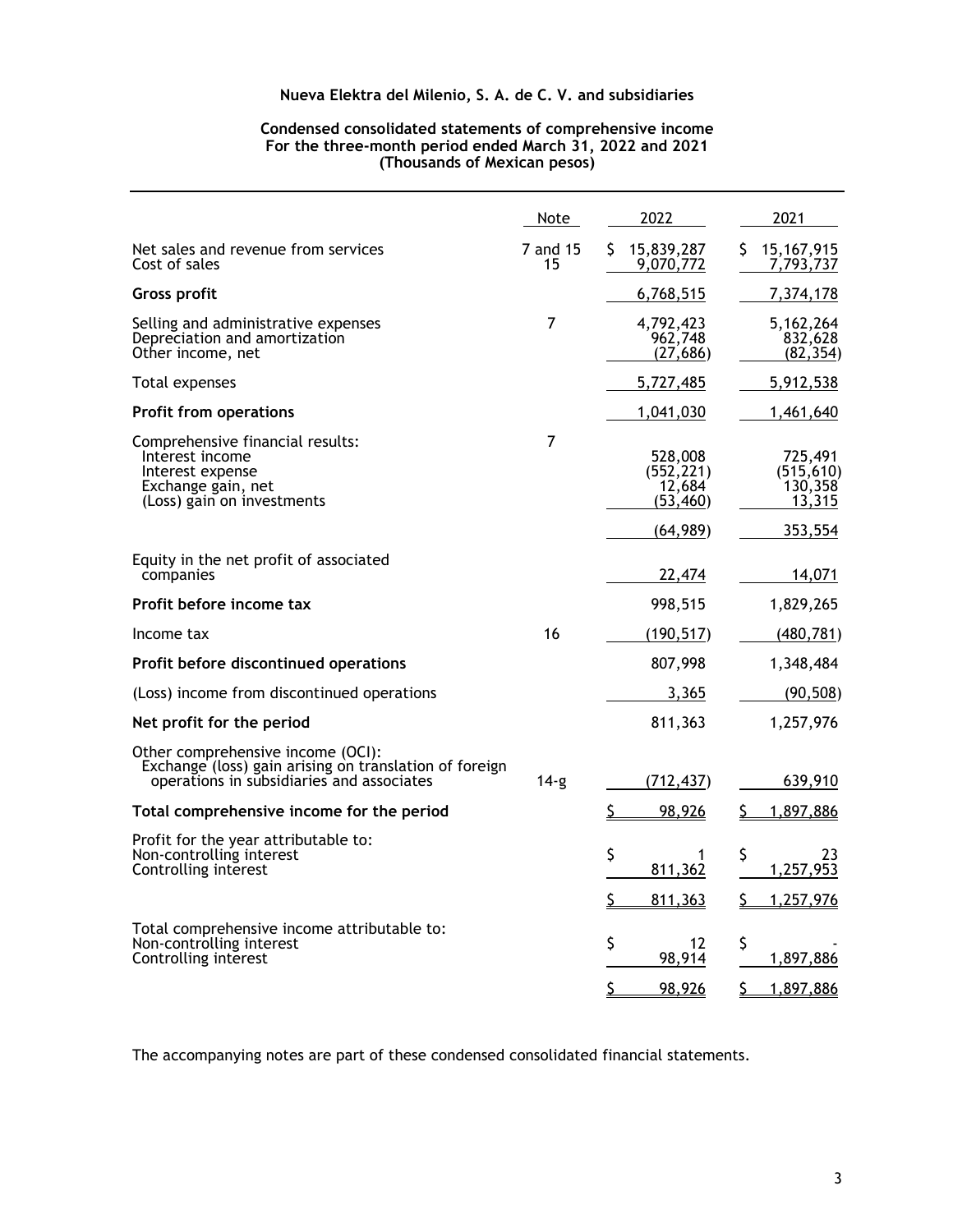#### **Condensed consolidated statements of changes in stockholders' equity For three-month period ended March 31, 2022 and 2021 (Thousands of Mexican pesos)**

|                                                                |               |    |               |    |                      |    | Other                   |              | Total                 |   | Total non             |                 |
|----------------------------------------------------------------|---------------|----|---------------|----|----------------------|----|-------------------------|--------------|-----------------------|---|-----------------------|-----------------|
|                                                                | Capital stock |    | Legal reserve |    | Retained<br>earnings |    | comprehensive<br>income |              | controlling<br>equity |   | controlling<br>equity | Total<br>equity |
| Balances at December 31, 2020                                  | 4,373,858     |    | 201,509       | S. | 12,096,262           | S  | 7,194,022               | $\mathsf{S}$ | 23,865,651            | S | 139                   | 23,865,790      |
| Comprehensive income for the period<br>(Notes 2-e and $14-g$ ) |               |    |               |    | 1,257,953            |    | 639,933                 |              | 1,897,886             |   |                       | 1,897,886       |
| Balances at March 31, 2021                                     | 4,373,858     |    | 201,509       |    | 13,354,215           |    | 7,833,955               |              | 25,763,537            |   | 139                   | 25,763,676      |
| Balances at December 31, 2021                                  | 4,373,858     | S. | 201,509       | S. | 13,580,518           | S. | 7,865,439               |              | $$26,021,324$ \$      |   | 49                    | 26,021,373      |
| Comprehensive income for the period<br>(Notes 2-e and $14-g$ ) |               |    |               |    | 811,362              |    | (712, 448)              |              | 98,914                |   | 12                    | 98,926          |
| Balances at March 31, 2022                                     | 4,373,858     |    | 201,509       |    | 14,391,880           |    | 7,152,991               |              | 26,120,238            |   | 61                    | 26,120,299      |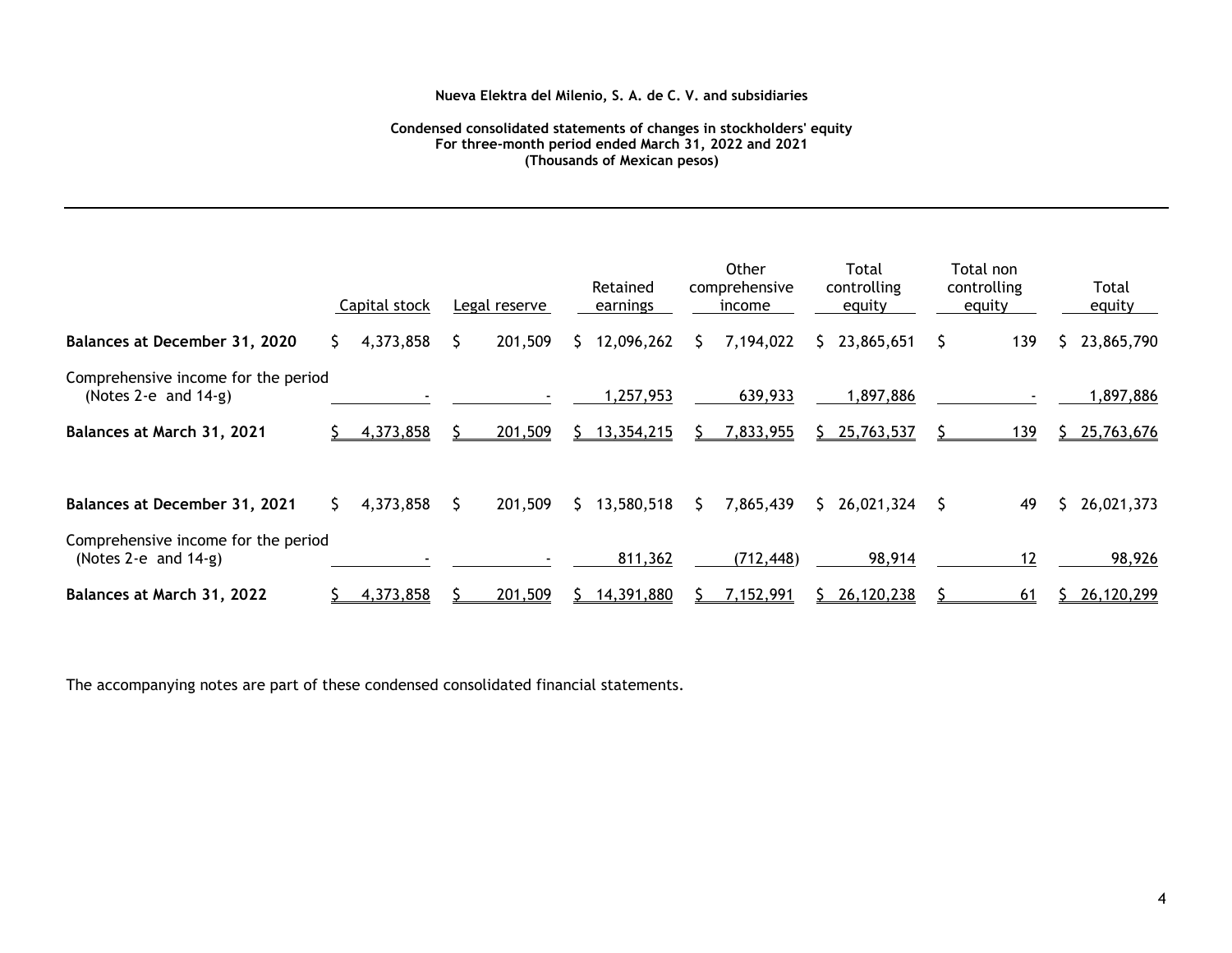## **Condensed consolidated Statements of cash flows For three-month period ended March 31, 2022 and 2021 (Thousands of Mexican pesos)**

|                                                                                                    | 2022            | 2021            |
|----------------------------------------------------------------------------------------------------|-----------------|-----------------|
| <b>Operating activities</b><br>Profit before income tax<br>Items related to investment activities: | \$<br>998,515   | \$<br>1,829,265 |
| Depreciation and amortization                                                                      | 962,748         | 832,628         |
| Equity in net profit of associates, net                                                            | (22, 474)       | (14, 071)       |
| Interest income                                                                                    | (528,008)       | (725, 491)      |
| Other items not realized                                                                           | (27, 375)       | 39,206          |
| Loss investment valuation                                                                          | 35,587          |                 |
| Items related with financing activities:                                                           |                 |                 |
| Interest expense                                                                                   | 552,221         | 515,610         |
|                                                                                                    | 1,971,214       | 2,477,147       |
| Variations in:                                                                                     |                 |                 |
| Increase in inventories                                                                            | (1,877,082)     | (1,675,842)     |
| Increase receivables and other assets                                                              | (1,887,243)     | (2, 326, 321)   |
| (Decrease) Increase in liabilities                                                                 | (785, 340)      | 1,999,614       |
| Income tax payment                                                                                 | (267, 202)      | (1,049,902)     |
| Net cash flows from operating activities                                                           | (2,845,653)     | (575, 304)      |
| Investment activities                                                                              |                 |                 |
| Decrease (Increase) in Investments                                                                 | 4,806,227       | (563, 456)      |
| Investment in stores, furniture and equipment                                                      | (250, 713)      | (76, 114)       |
| Interest collected                                                                                 | 300,453         | 43,941          |
| Net cash flows from investment activities                                                          | 4,855,967       | (595, 629)      |
| Cash flows to apply in financing activities                                                        | 2,010,314       | (1, 170, 933)   |
| <b>Financing activities</b>                                                                        |                 |                 |
| Proceeds from debt                                                                                 |                 | 10,112,400      |
| Lease payments                                                                                     | (673, 602)      | (583, 220)      |
| Interest paid                                                                                      | (145, 186)      | (11, 579)       |
| Net cash flows from financing activities                                                           | (818, 788)      | 9,517,601       |
| Net decrease in cash and cash equivalents                                                          | 1,191,526       | 8,346,668       |
| Effect of exchange rate changes on cash                                                            |                 |                 |
| and cash equivalents                                                                               | (87, 569)       | 115,718         |
| Cash and cash equivalents at beginning of year                                                     | 4,791,158       | 6,258,984       |
| Cash and cash equivalents at end of the period                                                     | \$<br>5,895,115 | \$14,721,370    |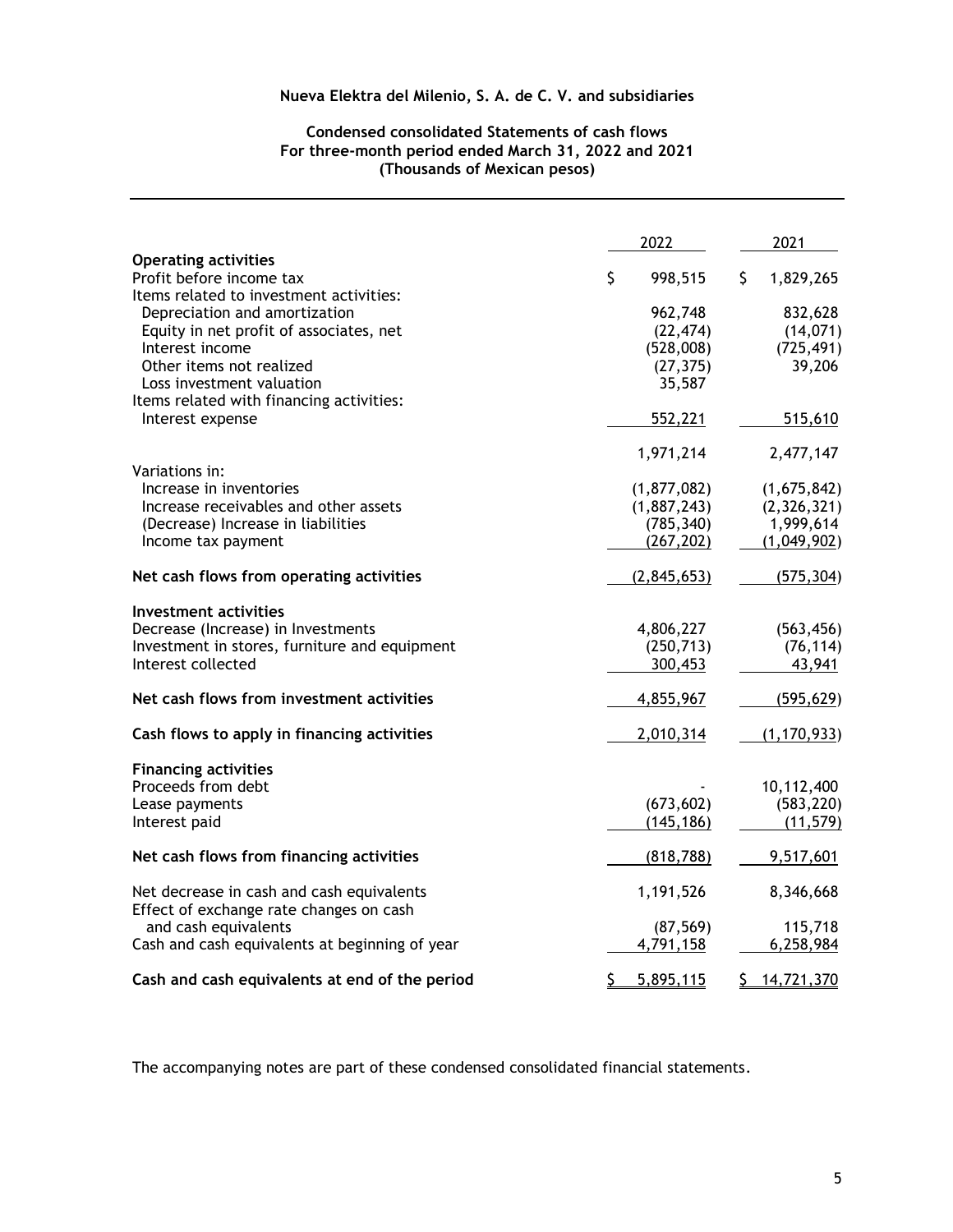## **Notes to the condensed consolidated financial statements March 31, 2022 and December 31, 2021 and for the three-month period ended March 31, 2022 and 2021 (Thousands of Mexican Pesos)**

## **1. Activity**

The main activity of Nueva Elektra del Milenio, S. A. de C. V. (NEM) and subsidiaries (the Company) (Subsidiary of Grupo Elektra, S. A. B. de C. V.), is the sales of motorcycles, consumer electronics furniture, household appliances, mobile phones, telephony, transportation equipment and computers, among other products, as well as provision of electronic money transfers, extended warranties and mobile phone airtime among other services, through a chain of 1,227 stores in Mexico and Central America; and affiliate lending and services provider.

The income from money transfers represents: i) the commissions paid by Western Union, Vigo, Orlani, BTS and MG to the Company, originated by the transfers collected at the points of sale, ii) the commissions collected for transfers in the country and iii) international remittances made through Grupo Elektra's, S.A.B. de C.V commercial and financial network. Both types of commissions are recorded as income as services are rendered.

Headquarters are located in: Av. Ferrocarril de Río Frío N° 419-CJ, Col. Fraccionamiento Industrial del Moral, Delegación Iztapalapa, C.P. 09010, Mexico City.

### **2. Basis of preparation of condensed consolidated financial statements**

a. Compliance with financial reporting standards

The condensed consolidated financial statements have been prepared in accordance with Mexican Financial Reporting Standards (NIF for its acronym in Spanish), issued by the Mexican Council of Financial Reporting Standards (CINIF for its acronym in Spanish).

The accompanying condensed consolidated financial statements have been prepared in accordance with NIF B-8 "Consolidated or combined financial statements" and NIF B-9 "Interim Financial Reporting", because of that they do not include all the required information for annual financial statements in accordance with NIF, so it is recommended to read altogether the annual financial statements as of December 31, 2021.

## b. Use of estimates

The preparation of the financial statements in accordance with NIF requires the use of certain estimations and assumptions to measure some amounts of the condensed consolidated financial statements and to make the disclosures required therein. However, the actual results may differ from such estimations, therefore it is considered that the estimations and assumptions used where the adequate under the circumstances.

The relevant key assumptions used in the determination of accounting estimates are reviewed periodically, and the relative effects, if any, are recognized in the same period and in the future periods affected. The key estimates are described in the following notes:

- Note 3-c Accounts receivable and allowance for expected credit losses. Evaluation of the probability of non-payment of accounts receivable.
- Note 3-g Allowance for inventory impairment losses. Determination of the net realizable value.
- Note 3-i Investments in shares of subsidiaries and associates. Investment impairment.
- Note 3-j Impairment in the value of long live assets and their disposal.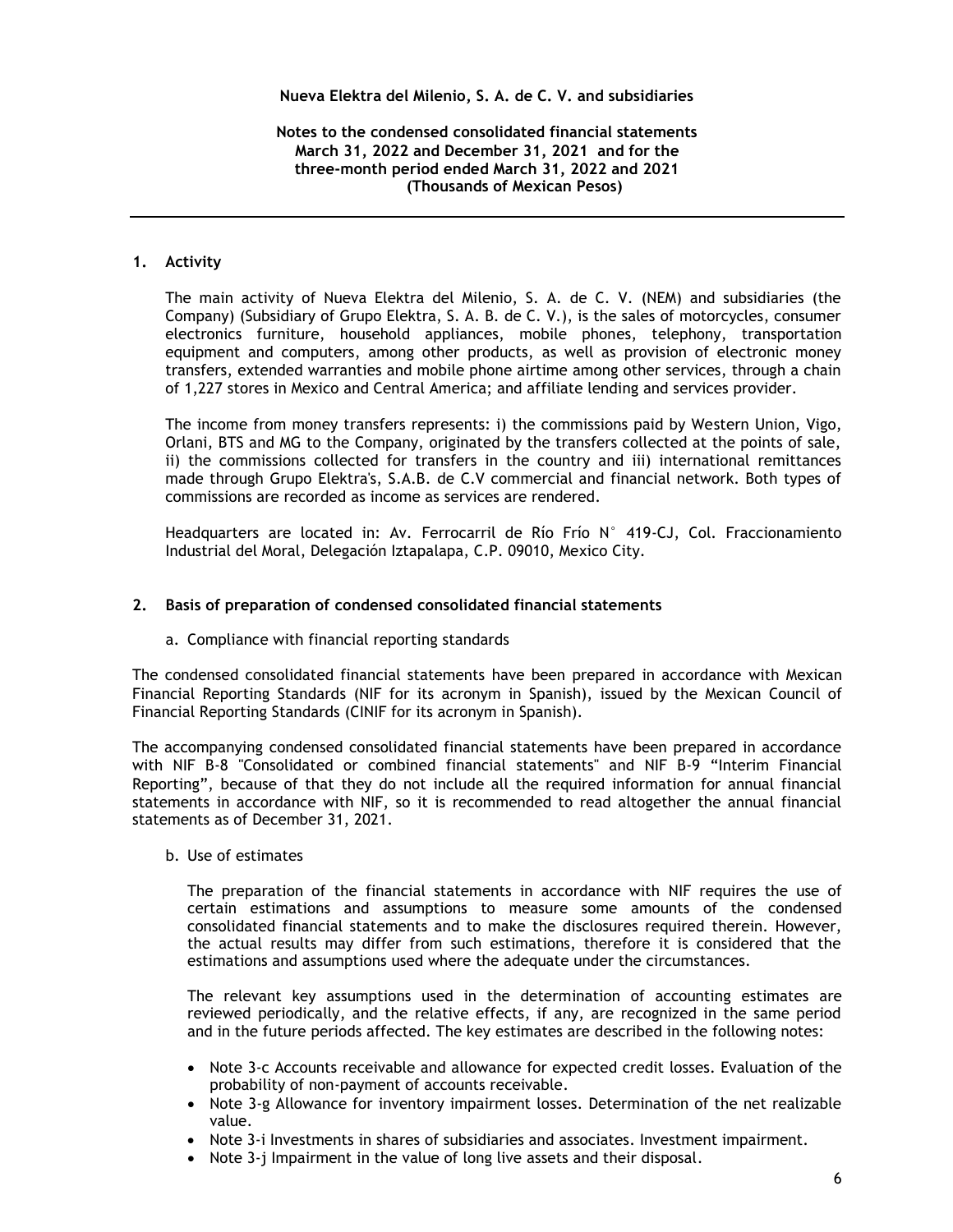- Note 3-k Leases determination of the incremental financing rate.
- Note 3-l Provisions. Identification and quantification of present obligations, determination of the present value of the obligation.
- Note 3-m Revenue recognition. Assessment of the timing of revenue recognition, over time or at a point in time, estimate of expected returns.
- Note 3-o Income tax. Provision of taxes on multiple jurisdictions.
- Note 3-p Employee benefits. Key actuarial assumptions.
- Note 3-r Contingencies. Assessment of the likelihood and amount of outgoing cash flows.
- c. Functional and reporting currency

The reporting currency in which is presented the condensed consolidated financial statements of the Company is the Mexican peso. Since the Company maintains investments in subsidiaries abroad, the items included in the financial statements of each one of the entities comprising the Company are measured in the currency of the primary economic environment where each entity operates, that is, its "functional currency". The Company is exposed to a foreign currency translation risk.

For disclosure purposes in the condensed consolidated financial statements and related notes, when reference is made to pesos or "\$", it refers to Mexican pesos, and when it refers to dollars, it refers to dollars of the United States of America.

d. Consolidation

The condensed consolidated financial statements comprise the financial statements of NEM and its subsidiaries together with the equity in the net results of associates. The results of subsidiaries sold or acquired are included in the statement of comprehensive income to, or from the date on which control is transferred.

1. Subsidiaries

A subsidiary is an entity controlled, directly or indirectly, by NEM. Control is effective if, and only if, the following criteria is met:

- Power over the subsidiary.
- Exposure or rights, to variable returns from its involvement with the subsidiary.
- The ability to use its power over the subsidiary to affect the amount of the Company's returns.

For the purposes of consolidation, accounting policies of subsidiaries have been changed where necessary to ensure consistency with the policies adopted by the Company.

When NEM ceases to have control, any retained interest in the entity is re-measured at its fair value at the date when control is lost; the change in carrying amount is recognized in profit or loss. The fair value is the initial carrying amount for the purposes of subsequently accounting for the retained interest as an associate, joint venture or financial asset. In addition, any amounts previously recognized in other comprehensive income in respect of that entity are accounted for as if the group has directly disposed of the related assets or liabilities. This may mean that amounts previously recognized in other comprehensive income are reclassified to profit or loss.

Balances and transactions between the companies have been eliminated in consolidation.

The main subsidiaries of NEM are the following:

|                                                  | Percentage    |          |
|--------------------------------------------------|---------------|----------|
| Company                                          | of equity (%) | Activity |
|                                                  |               |          |
| Elektra de Guatemala, S. A., a Guatemalan entity | 100%          | Retail   |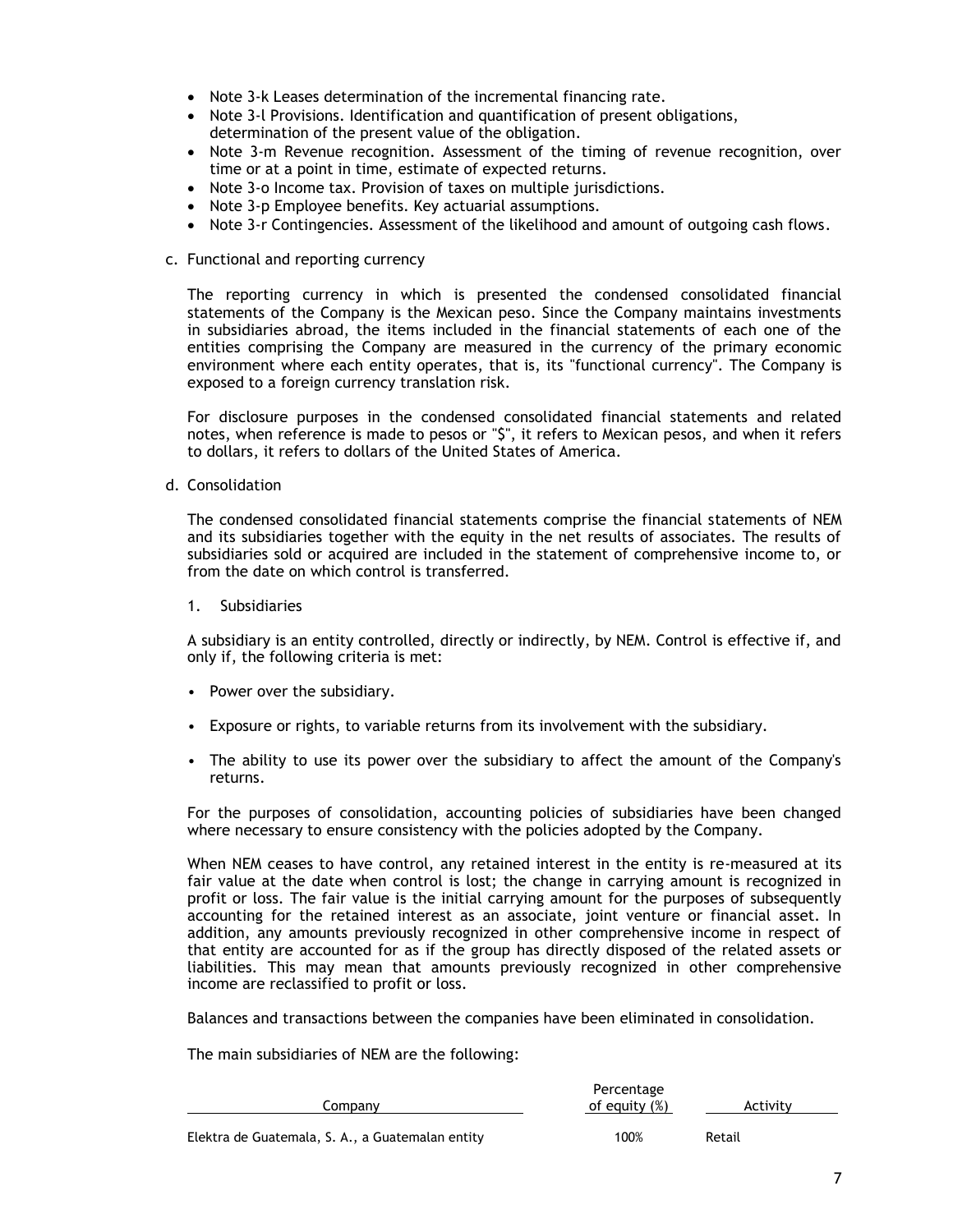| Comercializadora EKT, S. A. de C.V., a Honduran entity | 100% | Retail  |
|--------------------------------------------------------|------|---------|
| EKT International Investment, Zrt., a Hungarian entity | 100% | Interco |

100% Intercompany lending

#### 2. Associates

Associates are all entities over which the Company has significant influence but not control, that is, the faculty to just only participate in decisions of the financial and operating policies. It is presumed that significant influence exists if the Company possess directly or indirectly, 25% or more of the voting power in the associate, unless it can be clearly demonstrated that there is no such influence or that for other circumstances, a less participation, could be consider the existence of significant influence.

Investments in associates are initially recognized at cost and are subsequently accounted for using the equity method. The Company's investment in associates includes goodwill identified at time of purchase.

The Company's share of profits or losses after acquisition is recognized in the statement of comprehensive income, except when the losses exceed the Company's investment in the associate.

If there is objective evidence that the investment in an associate is impaired, the carrying amount of the investment is subject to impairment tests, by comparing the recoverable amount and the carrying value of the investment, which is recognized together with the participation in the results of associates.

The main associates companies of NEM are the following:

| Company                                                         | Percentage<br>of equity (%) | Activity                |
|-----------------------------------------------------------------|-----------------------------|-------------------------|
| Proveedora AOS de Servicios, S. A. de C. V., a Mexican entity   | 33.5%                       | Collection services     |
| Banco Azteca de Honduras, S. A., a Honduran entity              | 29.1%                       | <b>Banking services</b> |
| Inmuebles Ardoma, S. A. de C. V., a Mexican entity              | 10.2%                       | Real estate             |
| Aero Taxis Metropolitanos, S. A. de C. V., a Mexican entity     | 5.0%                        | Air taxi services       |
| Mercadotecnia Tezontle, S. A. de C. V., a Mexican entity        | 5.2%                        | Administrative services |
| Compañía Operadora de Teatros, S. A. de C. V., a Mexican entity | 4.6%                        | Real estate             |

e. Segment information

The condensed financial information regarding business segments operated by the Company, whose operating results are reviewed in decision-making, is presented in Note 17.

f. Translation of foreign currency

According to the NIF - B15 "The effects of changes in foreign exchange rates", transactions in foreign currencies are recorded at the exchange rates prevailing on the dates on which they are entered into. Assets and liabilities denominated in these currencies are stated in local currency, applying the exchange rates prevailing as of the date of the financial position statement. Differences arising from fluctuations in the exchange rates between the dates on which transactions are entered into and those on which they are settled or valued at the close of the period are applied to the results of the period.

The financial statements of the subsidiary companies abroad maintain a registry currency that matches the functional currency, which served as the base to convert foreign operations to the Company's presentation currency, considering that in these cases there was a noninflationary environment. The accumulated effect originated by the translation of such financial statements is presented within the stockholders' equity in the accumulative effect of foreign currency translation.

g. Condensed consolidated statement of comprehensive income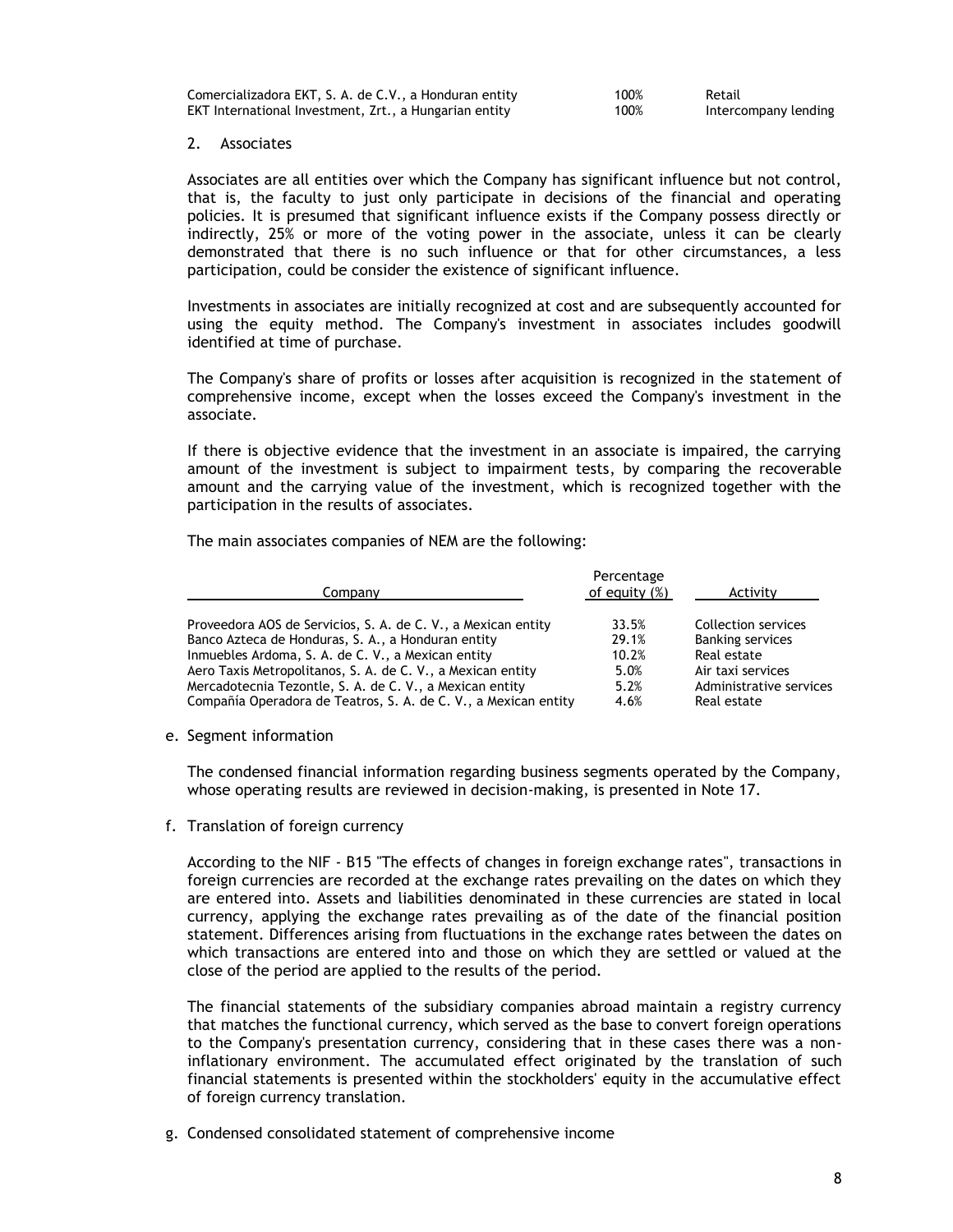The consolidated comprehensive income is presented in a single statement that includes the items that make up the net income or loss, including the other comprehensive results and the participation in the other comprehensive results of other entities.

Ordinary costs and expenses are presented according to their function because it is the practice of the sector to which the Company belongs to and allows knowing the gross profit margin.

Additionally, the operating income item is presented, this heading is the result of decreasing the net sales and sales income with the cost of sales and general expenses. This item is included since it contributes to a better understanding of the economic and financial performance of the Company. In addition, other expenses are included as it is considered convenient to present the amounts of activities that are not directly related to the Company's activities.

h. Condensed consolidated cash flows statements

The condensed consolidated statements of cash flows were prepared using the indirect method which consists in presenting the income before income taxes, then the changes on the working capital, investment activities and lastly the finance operation.

i. Outsourcing Law

On April 23rd, 2021 the Mexican Official Gazette published a legislation in which modifies the article 123 of the Political Constitution of Mexico, as well as the Federal Labor Law, the Federal Fiscal Code, Income Tax Law, Value Added Tax Law, among other legal dispositions, which prohibits personnel outsourcing for the activities that are part of the corporate purposes or the main economic activity of the Company.

Therefore, at close date for 2021 the Company shows labor obligations by the concept of seniority premium and severance of 4,528 employees that were hired directly by NEM during the second semester of 2021.

## **3. Summary of significant accounting policies**

The main accounting policies adopted in the preparation of the condensed consolidated financial statements are set out below. The policies have been consistently applied to the previous year presented in this condensed consolidated financial statements, unless otherwise stated.

a. Cash and cash equivalents

They are measured at fair value and consist mainly of cash for the Company's operations, high liquidity deposits which are easily convertible in cash and subject to non-significant risks of changes in their value. Interests accrued and gains and losses in their measurement are presented in the statement of comprehensive income, as part of the comprehensive financing result.

b. Investment in financial Instruments

The classification of financial instruments in which the Company has invested depends on the business model used for the management of investments and the contractual terms of the cash flows. As a consequence of the business model, investments in financial instruments are classified as follows:

Financial instruments held to collect principal and interest. See Note 3-d.

Financial instruments held to collect or trade. These are financial instruments in which the investment objective is to obtain a profit in its sale when it is convenient or to collect the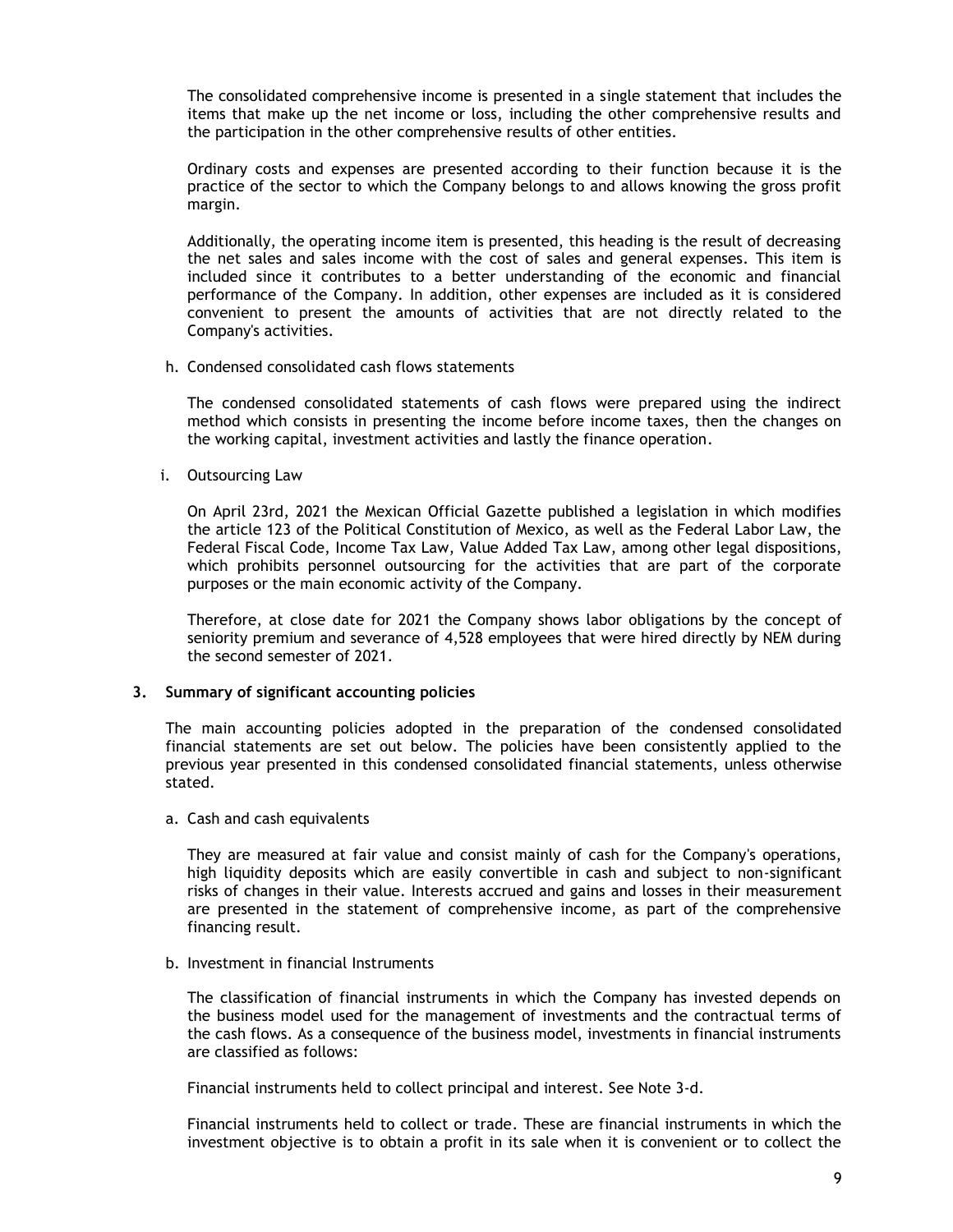contractual cash flows in order to obtain a gain on the contractual interest they generate. These instruments are measured at fair value and changes in their value are recognized through other comprehensive income, after affecting the year's net income or loss as follows:

- i. Interests accrued at the effective interest rate.
- ii. Exchange gains or losses when they occur.
- iii. Decreases in its value which are attributable to impairment due to expected credit losses of the financial instrument.

Financial instruments held for trading

Financial instruments held for trading. These are financial instruments in which the investment objective is to generate profits between their purchase and sale prices. These instruments are measured at fair value and changes in their value are recognized through profit and loss.

c. Accounts receivable and allowance for expected credit losses

Accounts receivable are generated from the sale of goods and services, as well as other activities and are recognized initially at fair value, and subsequently at amortized cost, which is equal to the nominal value of the contract which supports them, net of provisions for returns and discounts, and the estimate for expected credit losses for impairment in accounts receivable.

The Company established an account policy for the creation of an estimate for impairment of accounts receivable on the basis of expected credit losses during the expected life of the financial instruments. During this process, the Company assesses the likelihood of default for accounts receivable at the time of their recognition in accordance with its historical experience and subsequently adjusts it based on current credit conditions and future macroeconomic factors, such as the growth of domestic product, unemployment rates and inflation, which the Company considered could affect the likelihood of default by its customers.

When the Company confirms that an account receivable will not be recovered, the net carrying value of the account receivable is cancelled against the applicable estimation.

d. Financial instruments held to collect principal and interest (IFCPI for its acronym in Spanish)

The Company classifies financial instruments as IFCPI when the objective of the business model is to hold said instruments to collect the contractual cash flows and the terms of the agreement include established dates to collect said cash flows, which relate exclusively to payments of principal and interest on the amount of principal pending payment.

The IFCPI are originated from the sale of goods or services and are recognized initially at the fair value of the estimated cash flows to be received from principal and interests.

Subsequent to their initial recognition, IFCPI are measured at amortized cost including increases due to the effective interest accrued, the decreases due to the amortization of the costs of transaction and other items collected in advance such as commissions and interest, and the decreases due to the collection of principal and interests and the cancellations or discounts.

Amortized cost and effective interest method

The effective interest method is used in the calculation of the amortized cost of financial instruments to distribute their income or expense by an effective interest during the expected life of the financial instruments.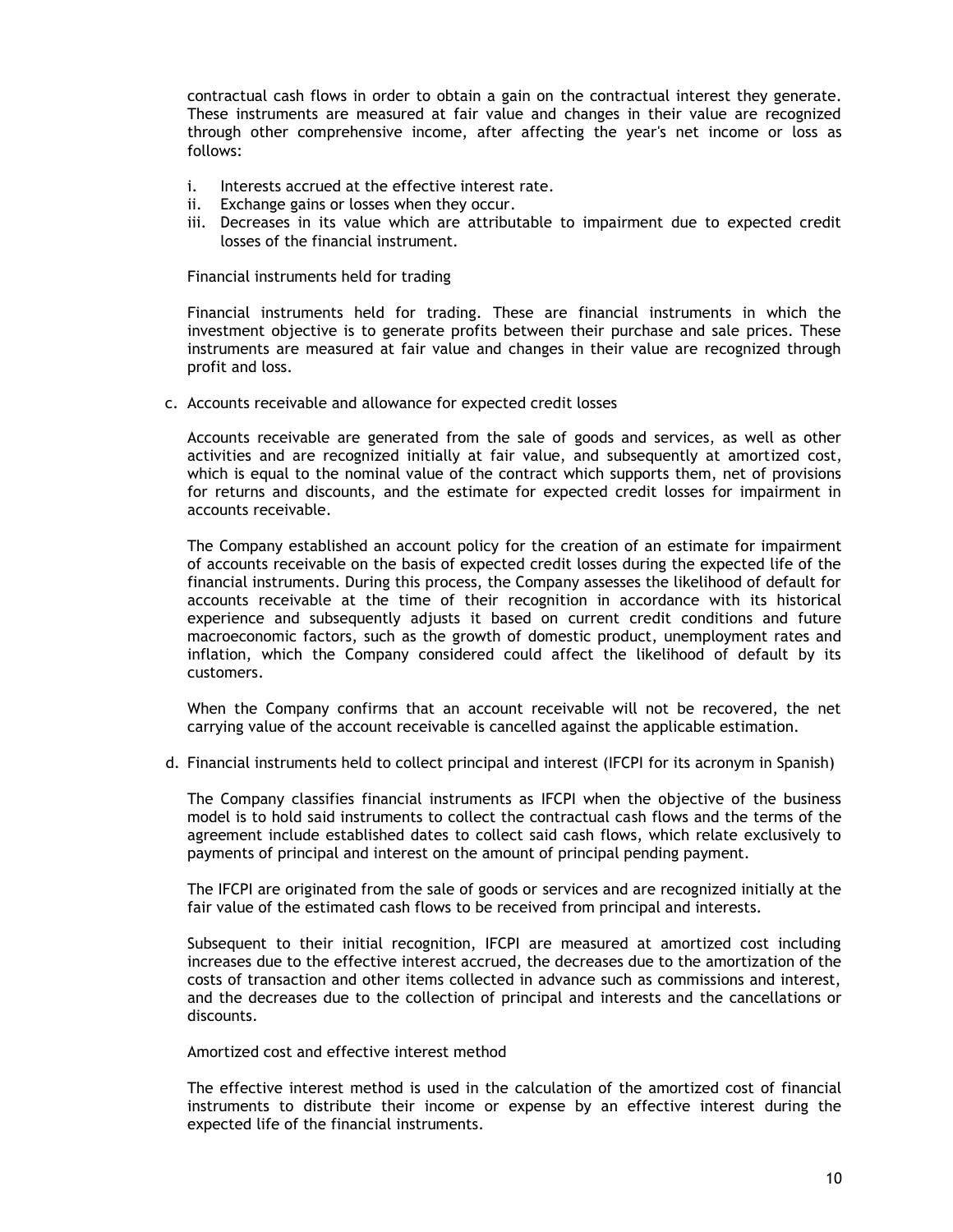e. Prepaid expenses

Prepaid expenses are recorded based on the value paid of goods or services to be received and are presented in the short or long term in view of the classification of the destination item. Advance payments for services, freights and leases are recognized in the results of the period in which services are received.

f. Inventories and cost of sales

Inventories are recorded at the lowest of their acquisition cost or their net realizable value, and are valued under the average costs allocation formula.

The cost of sales represents the cost of inventories at the time of sale, increased, if applicable, by reductions in the net realizable value of inventories during the year.

g. Allowance for inventory impairment losses

It follows the practice of creating an estimate for losses due to impairment, obsolescence, slow movement and other causes that indicate that the use or realization of the products that are part of the inventory will be less than their net carrying value.

The amount of any penalty for impairment losses on inventories, to be valued at their net realizable value and all losses on inventories must be recognized as cost of sales in the period in which the losses occur. The result of any reversal of impairment losses as a result of increases in the net realizable value should be recognized as a decrease in cost of sales in the period in which the reversal occurs.

h. Investment in stores, furniture and equipment

Investments in stores, furniture and equipment are recorded at acquisition cost, and until December 31, 2007, they were updated by applying factors derived from the National Consumer Price Index (INPC).

Depreciation is calculated using the straight-line method based on the estimated useful live of assets.

|                                    | Annual rate % |
|------------------------------------|---------------|
|                                    |               |
| Computer equipment                 | 30 and 33     |
| Furniture and equipment            | 10            |
| Storehouse equipment               |               |
| Communication equipment and others | 10 and 20     |

Amortization of the investment in stores is calculated using the straight-line method based on initial monthly balances in periods that do not exceed five years. (See Note 9)

Maintenance and minor repair expenses are recorded in the net income and loss when incurred.

The Company performs most of its operations in leased properties, through renewable lease contracts.

i. Investment in shares of subsidiaries and associates

Associated companies are all entities over which the Company has significant influence but not control, that is, the power to participate in the decisions of financial and operating policies. Investments in shares in associated companies and subsidiaries are initially recognized at acquisition cost, and are subsequently valued using the equity method.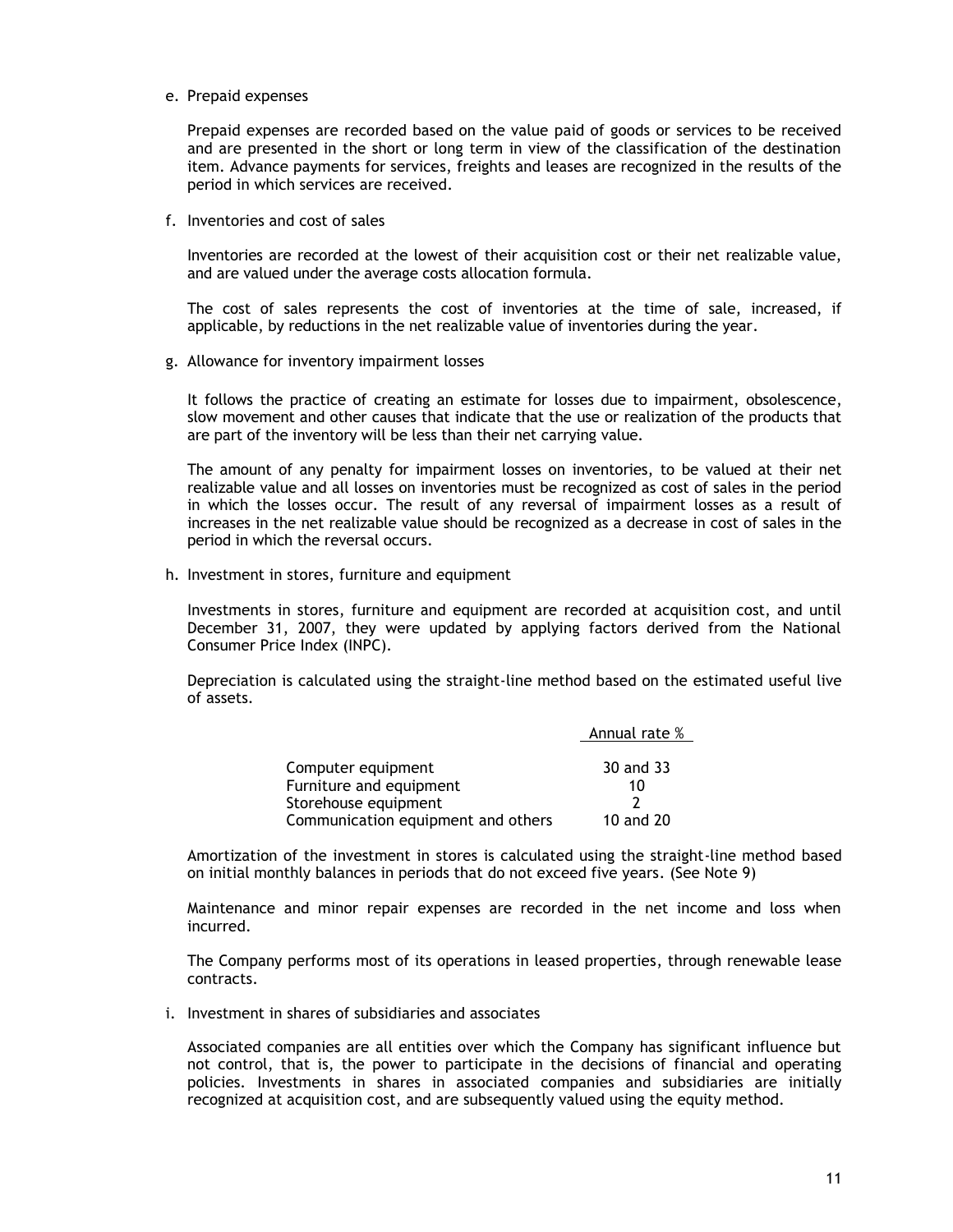In the event that there is objective evidence that the investment in an associate has been impaired, the carrying amount of the investment is subject to impairment tests, such as the difference between the recovery value and the carrying amount of the investment.

j. Impairment in the value of long lived assets and their disposal

The values of the long-lived assets are periodically evaluated to determine the existence of indications that these values exceed their recovery value. The realizable value represents the amount of potential income reasonably expected to be obtained as a result of the use of these assets. If it is determined that restated values are excessive, the Company records the allowances necessary to reduce them to their recoverable value. When the Company intends to sell the assets, the latter are presented in the financial statements at their restated or realizable value, whichever is lower.

k. Leases

Leases are those contracts where there is an identified asset, all the economic benefits from use of the asset are obtained and the Company had the right of to direct use of the asset.

In determining whether the Company obtains substantially all the economic benefits from use of the asset, it is only considered the economic benefits that arise use of the asset, not those incidental to legal ownership or other potential benefits. In addition, the Company considers whether the supplier has substantive substitution rights, if it is the case, the contract is not a lease.

The Company accounts for a contract, or a portion of a contract, as a lease when it transfers the right to use an asset for a period of time in exchange for consideration.

In determining whether the Company has the right to direct use of the asset, the Company considers whether it directs how and for what purpose the asset is used throughout the period of use. If there are no significant decisions to be made because they are predetermined due to the nature of the asset, the Company considers whether it was involved in the design of the asset in a way that predetermines how and for what purpose the asset will be used throughout the period of use. If the contract or portion of a contract does not satisfy these criteria, the Company applies other applicable NIF rather than NIF D-5.

All leases are accounted for by recognizing a right-of-use asset and a lease liability, except for leases of low value assets; and leases with a duration of 12 months or less.

Lease liabilities are measured at the present value of the future lease payments to be made, discounted using implicit interest rate in the lease unless this is not readily determinable, in which case the Company's incremental borrowing rate on commencement of the lease is used. Variable lease payments are only included in the measurement of the lease liability if they depend on an index or rate. In such cases, the initial measurement of the lease liability assumes the variable element will remain unchanged throughout the lease term. Other variable lease payments are expensed in the period to which they relate.

Subsequent to initial measurement lease liabilities increase as a result of interest accrued at a constant rate on the balance outstanding and are reduced for lease payments made. Right-of-use assets are amortized on a straight-line basis over the remaining term of the lease or over the remaining economic life of the asset, what is expected to happen first.

When the Company renegotiates the contractual terms of a lease, the accounting depends on the nature of the modification:

i. If the renegotiation results in one or more additional assets being leased for an amount commensurate with the standalone price for the additional rights-of-use obtained, the modification is accounted for as a separate lease in accordance with the above policy.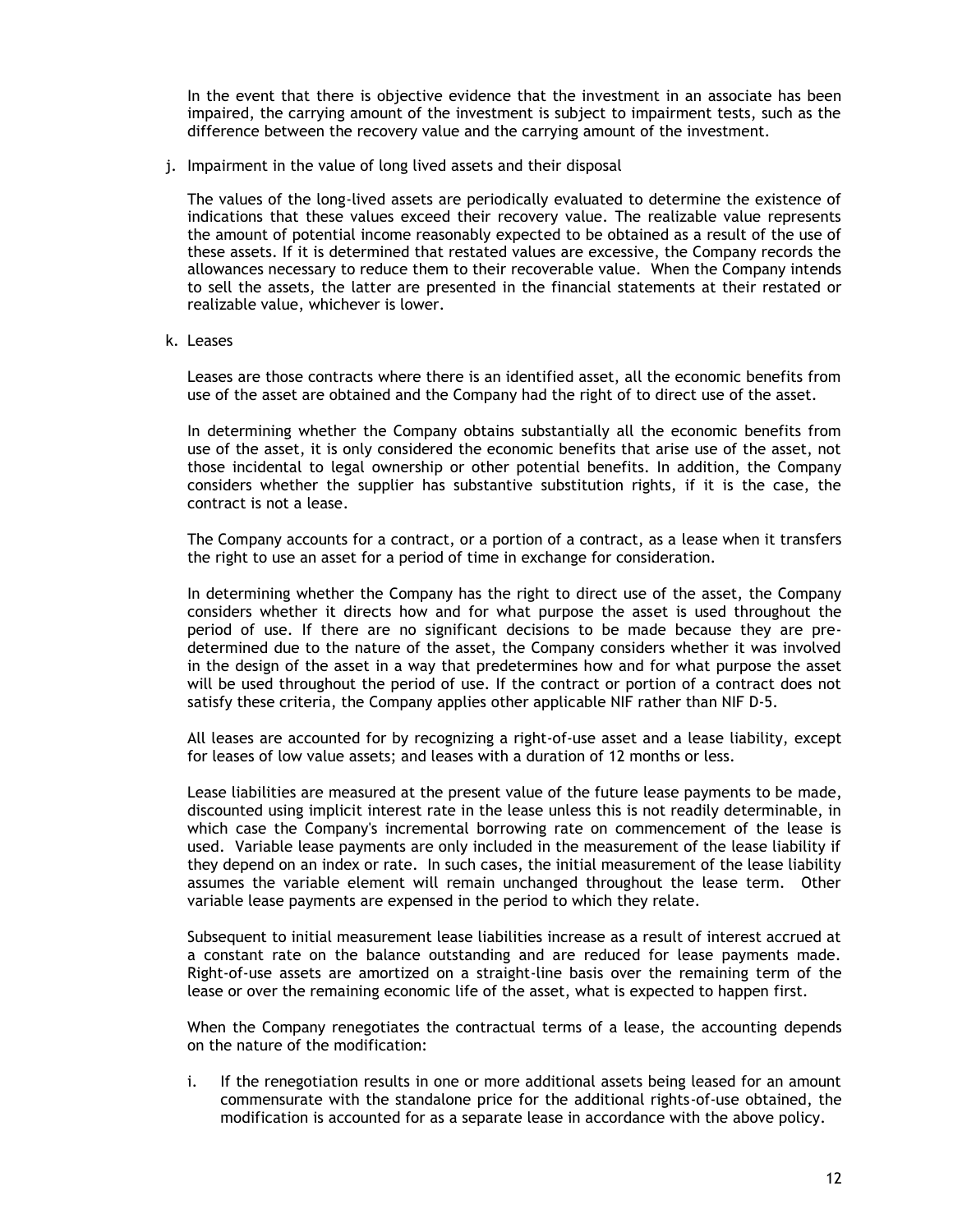- ii. In all other cases where the renegotiated increases the scope of the lease (whether that is an extension to the lease term, or one or more additional assets being leased), the lease liability is premeasured using the discount rate applicable on the modification date, with the right-of-use asset being adjusted by the same amount.
- iii. If the renegotiation results in a decrease in the scope of the lease, both the carrying amount of the lease liability and right-of-use asset are reduced by the same proportion to reflect the partial of full termination of the lease with any difference recognized in profit or loss of the year. The lease liability is then further adjusted to ensure its carrying amount reflects the amount of the renegotiated payments over the renegotiated term, with the modified lease payments discounted at the rate applicable on the modification date. The right-of-use asset is adjusted by the same amount.
- l. Provisions

Provisions are recognized if, as a result of a past event, there is a present legal or assumed obligation that can be estimated reliably and it is probable that an outflow of economic benefits will be necessary to settle the obligation.

m. Revenue recognition

Performance obligations and timing of revenue recognition

The majority of the Company's revenue is derived from retail sales with revenue recognized at a point in time when control of the goods has transferred to the customer.

This is generally when the goods are delivered to the customer. There is limited judgement needed in identifying the point control passes: once physical delivery of the products to the agreed location has occurred, the Company no longer has physical possession, usually will have a present right to payment (as a single payment on delivery) and retains none of the significant risks and rewards of the goods in question.

Some goods sold by the Company include warranties which require the Company to either replace or mend a defective product during the warranty period if the goods fail to comply with agreed-upon specifications. The warranty period is 15 days. In accordance with NIF D-1, such warranties are not accounted for as separate performance obligations and hence no revenue is allocated to them.

Determining the transaction price

Most of the Company's revenue is derived from fixed price contracts and therefore the amount of revenue to be earned from each contract is determined by reference to those fixed prices. Exceptions are as follows:

- Some contracts provide customers a limited right of return. Historical experience allows the Company to reliably estimate the value of the assets to be returned and to restrict the amount of income that is recognized, so that it is highly probable that a reversal of previously recognized income will not occur when the goods are returned.
- The income from money transfers represents the commissions paid by Western Union, Vigo, Orlandi, BTS, MG, among others to the Company, originated by the transfers collected at the points of sale, plus the participation that corresponds to the Company in the exchange gain. These commissions are recorded as income as services are rendered.
- Administrative services revenue is recognized in the accounting period in which the service is rendered.
- n. Foreign currency balances and transactions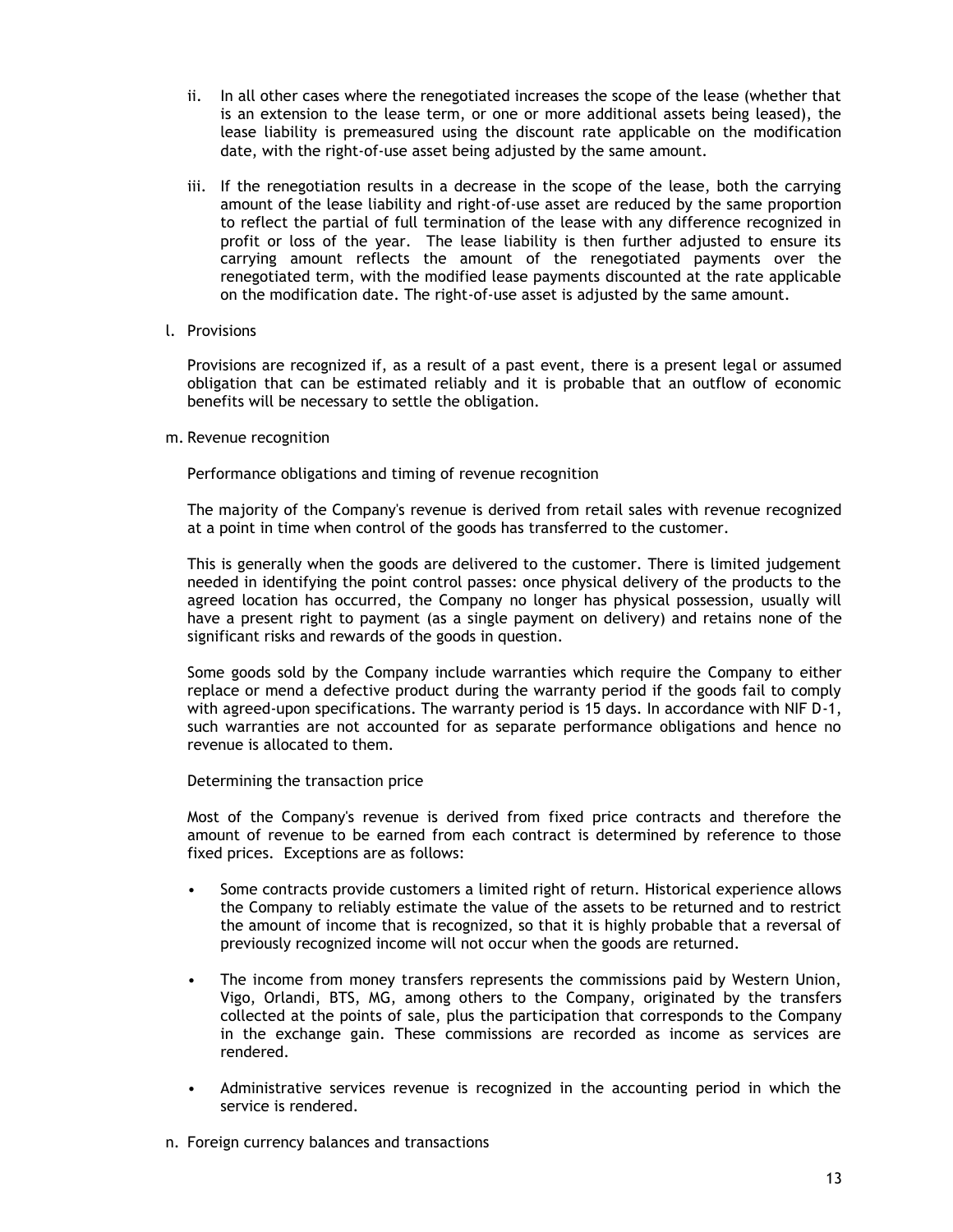Foreign currency transactions are recorded at the applicable exchange rate in effect at the transaction date. Monetary assets and liabilities denominated in foreign currency are translated into Mexican pesos at the applicable exchange rate in effect at the nonconsolidated financial statements date. The exchange rate fluctuations are recognized in the statement of income of the year.

o. Income tax

The income tax is determined according to the current tax provisions, recorded in the results of the year in which it is incurred, except those arising from a transaction that is recognized in the OCI or directly in a stockholders' equity heading.

Deferred taxes are determined based on the assets and liabilities method, which consists of comparing the accounting and tax values of assets and liabilities, from which temporary differences arise, both deductible and cumulative. All resulting temporary differences, including the benefit of tax losses to be amortized, are subject to the corresponding tax rate and recognized as a deferred asset or liability. Deferred tax assets are recorded only when there is a high probability of recovery.

When there is uncertainty over income tax treatment on the tax base of assets and liabilities, the tax treatment of certain transactions and other tax assumptions, the Company:

- i. Determine whether uncertain tax treatments should be considered separately, or together with other uncertain tax treatments, based on which approach provides better predictions of the resolution.
- ii. Determine if it is probable that the tax authorities will accept the uncertain tax treatment; and
- iii. If it is probable that the uncertain tax treatment should not be accepted, measure the tax uncertainty based on the most likely amount or expected value, depending on whichever method better predicts the resolution of the uncertainty. This measurement is required to be based on the assumption that the tax authority will examine amounts they have a right to examine and have full knowledge of all related information when making those examinations.
- p. Employee benefits

The liabilities derived from benefits granted by the Company to its employees are determined as follows:

- a. Liabilities for direct short-term benefits are recognized as they are earned, based on the present salaries, expressed at their nominal value.
- b. The retirement benefits under the defined benefits scheme require actuarial assumptions to measure the obligations contracted and the expense corresponding to each period, and also there is the possibility of obtaining actuarial profits or losses. They are measured using the projected unit credit method by considering the present value of the obligation to the date of the statement of Condensed consolidated financial position.

The valuation of employee benefits is carried out by independent specialists based on actuarial studies. Among others, the following assumptions that could have an important impact are used: (i) discount rates, (ii) expected salaries' increase rates, (iii) the expected real growth rates of the fund, and (iv) rotation and mortality rates based on recognized charts.

The company determines the deferred Employee Profit Sharing (PTU, for its acronym in Spanish) based on the Financial Reporting Standard D-3 "Employee Benefits" (NIF D-3), using the assets and liabilities method when there are temporary differences. When the Company considers, according to its projections, that PTU in subsequent years will be less than 10% of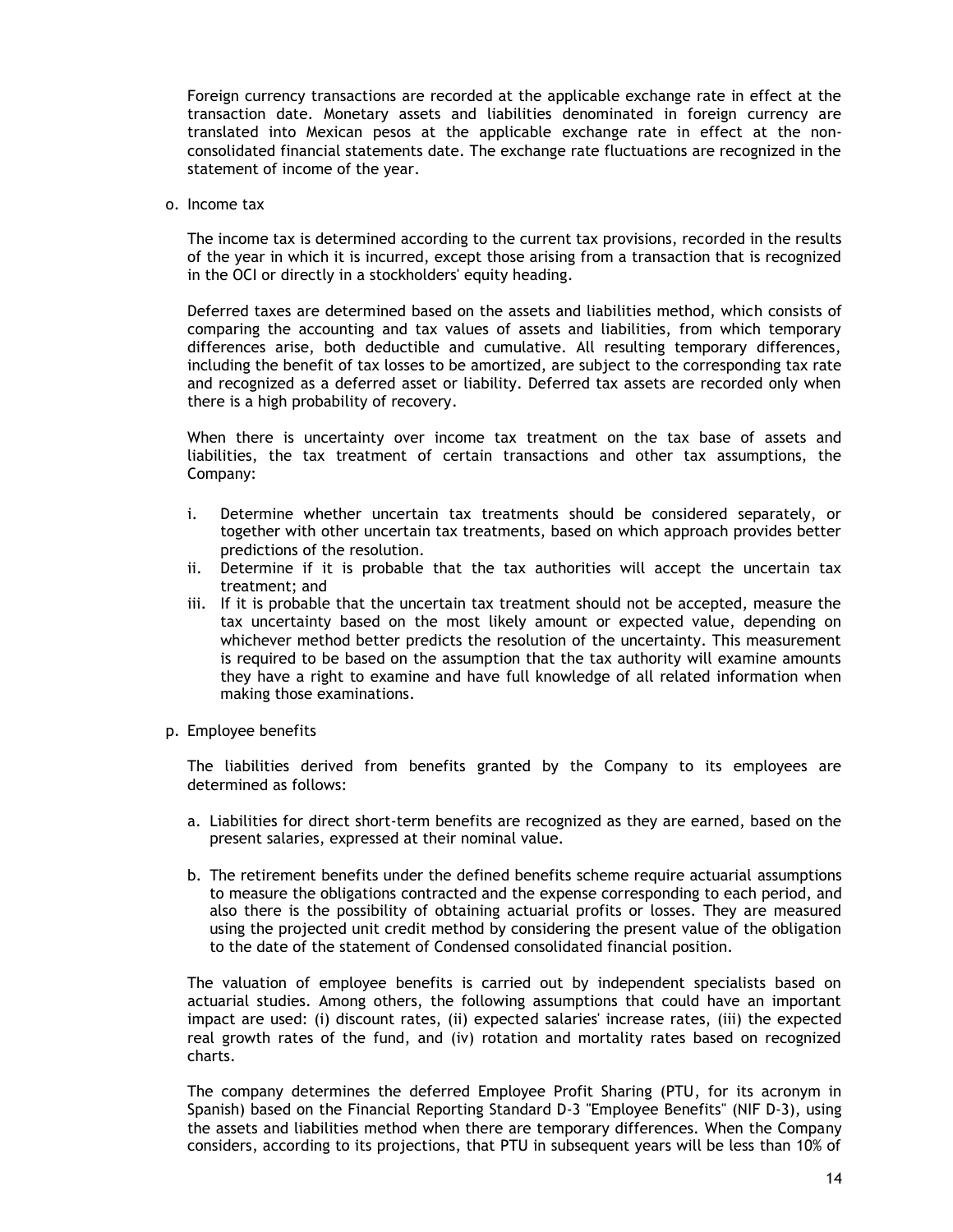profit calculated in accordance with the guidelines of the Federal Labor Law (LFT), the corresponding asset is not recognized (if there would be), since it is uncertain that the temporary difference will be realized.

q. Debt instruments at amortized cost

Securities at amortized cost are those securities held for collecting contractual cash flows, which give rise to cash flows on certain dates, which are only payments of principal and interest on the amount of the unpaid principal, which are initially recorded at their acquisition, and they are subsequently measured by using the effective interest rate method and are subject to impairment. Gains and losses are recognized in income when the asset is derecognized in accounts, modified, or becomes impaired.

r. Contingencies

Significant obligations or losses related to contingencies are recognized when their effects are likely to materialize and there are reasonable elements for their quantification. If these reasonable elements do not exist, their disclosure is included qualitatively in the notes to the condensed consolidated financial statements. Contingent income, profits or assets are recognized until the moment that certainty will be realized.

### **4. Risk management**

The Company is exposed through its operations to the following financial risks:

- Foreign exchange risk

The Company is exposed to risks that arise from its use of financial instruments. This note describes the Company's objectives, policies and processes for managing those risks and the methods used to measure them. Further quantitative information in respect of these risks is presented throughout these condensed financial statements.

There have been no substantive changes in the Company's exposure to financial instrument risks, its objectives, policies and processes for managing those risks or the methods used to measure them from previous periods unless otherwise stated in this note

a. Principal financial instruments

The principal financial instruments used by the Group, from which financial instrument risk arises, are as follows:

- Cash and cash equivalents
- Accounts receivables
- Investments in securities
- Accounts payable to suppliers
- b. General objectives, policies and processes

The Board has overall responsibility for the determination of the Group's risk management objectives and policies and, whilst retaining ultimate responsibility for them, it has delegated the authority for designing and operating processes that ensure the effective implementation of the objectives and policies to the Group's finance function. The Board receives monthly reports from the Company's Financial Administration through which it reviews the effectiveness of the processes put in place and the appropriateness of the objectives and policies it sets. The Company's internal auditors also review the risk management policies and processes and report their findings to the Audit Committee.

Foreign exchange risk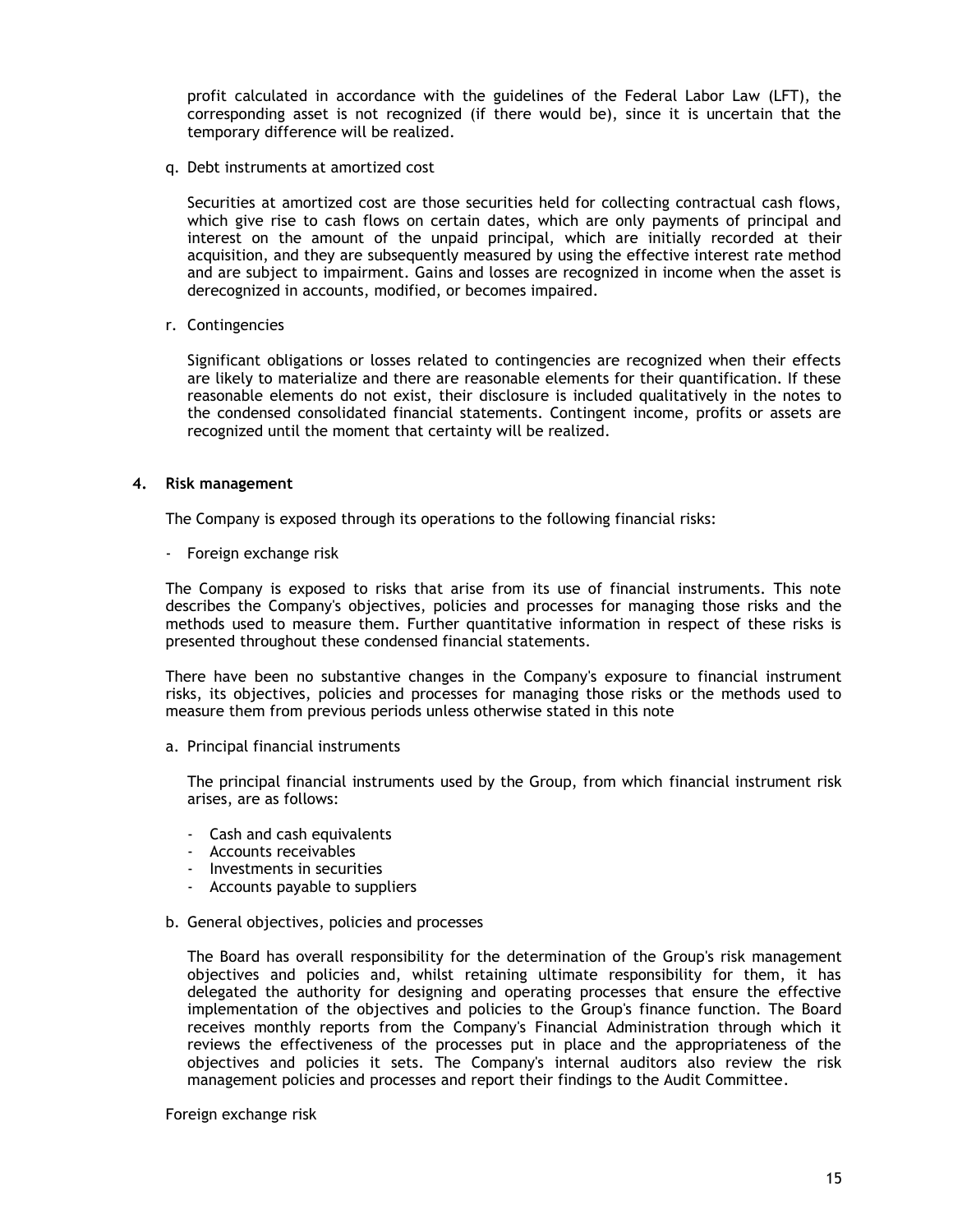Foreign exchange risk arises when the Company enters into transactions denominated in a currency other than their functional currency. Where the Company has liabilities denominated in a currency other than their functional currency and has insufficient reserves of that currency to settle them, cash already denominated in that currency will, where possible, be transferred from elsewhere within the Company's subsidiaries.

In order to monitor the continuing effectiveness of this policy, the Board receives a monthly forecast, analyzed by the major currencies held, of liabilities due for settlement and expected cash reserves.

## **5. Investments in securities**

|                                                                                    | 2022                              | 2021                               |
|------------------------------------------------------------------------------------|-----------------------------------|------------------------------------|
| Investments in high-liquidity securities<br>Debt securities<br>Capital instruments | 5,115,679<br>1,943,134<br>240,397 | 10,003,343<br>1,913,683<br>275,984 |
| Total Investments                                                                  | 7,299,210                         | \$12,193,010                       |
| Less, current investments                                                          | 5,437,513                         | 10,279,327                         |
| Non-Current investments                                                            | 1,861,697                         | 1,913,683                          |

### **6. Accounts receivable, net**

Accounts receivable as of March 31, 2022 and December 31, 2021 are integrated as follows:

|                                                                                                                                                      |     |   | 2022                                       |    | 2021                                       |
|------------------------------------------------------------------------------------------------------------------------------------------------------|-----|---|--------------------------------------------|----|--------------------------------------------|
| Trade receivables:<br>Sale of shares<br>Accounts receivable from remittance companies<br>Commissions for remittances<br>Wholesale and employee sales |     | S | 1,515,647<br>735,547<br>449,756<br>412,697 | Ş. | 1,515,647<br>804,240<br>449,171<br>324,859 |
|                                                                                                                                                      |     |   | 3,113,647                                  |    | 3,093,917                                  |
| Estimate for expected credit losses:<br>Sale of shares                                                                                               | (1) |   | (1, 515, 647)                              |    | (1, 515, 647)                              |
| Accounts receivable from remittance companies<br>and commissions<br>Wholesale and employee sales                                                     | (2) |   | (19, 494)<br>(150, 843)                    |    | (19, 494)<br>(152, 440)                    |
|                                                                                                                                                      |     |   | (1,685,984)                                |    | (1,687,581)                                |
|                                                                                                                                                      |     |   | <u>427,663</u> ,                           |    | 1,406,336                                  |

- (1) On August 6, 2013, the Company signed a sale contract with respect to 100% of the capital stock of Elektra de Argentina, S. A., for a total value of US \$ 80,000 to be collected in five exhibitions; and whenever the payment obligation by the buyers, unrelated parties, has expired in the amount of US  $$ 72,000$  ( $$1,515,647$ ), a figure that has not been updated during the 2022 and 2021 financial years, as it is estimated at 100%, since the Company initiated the corresponding legal actions to obtain its collection.
- (2) The company makes estimates for expected credit losses, preventing bankruptcies in operations that are not recognized by money transfer partners.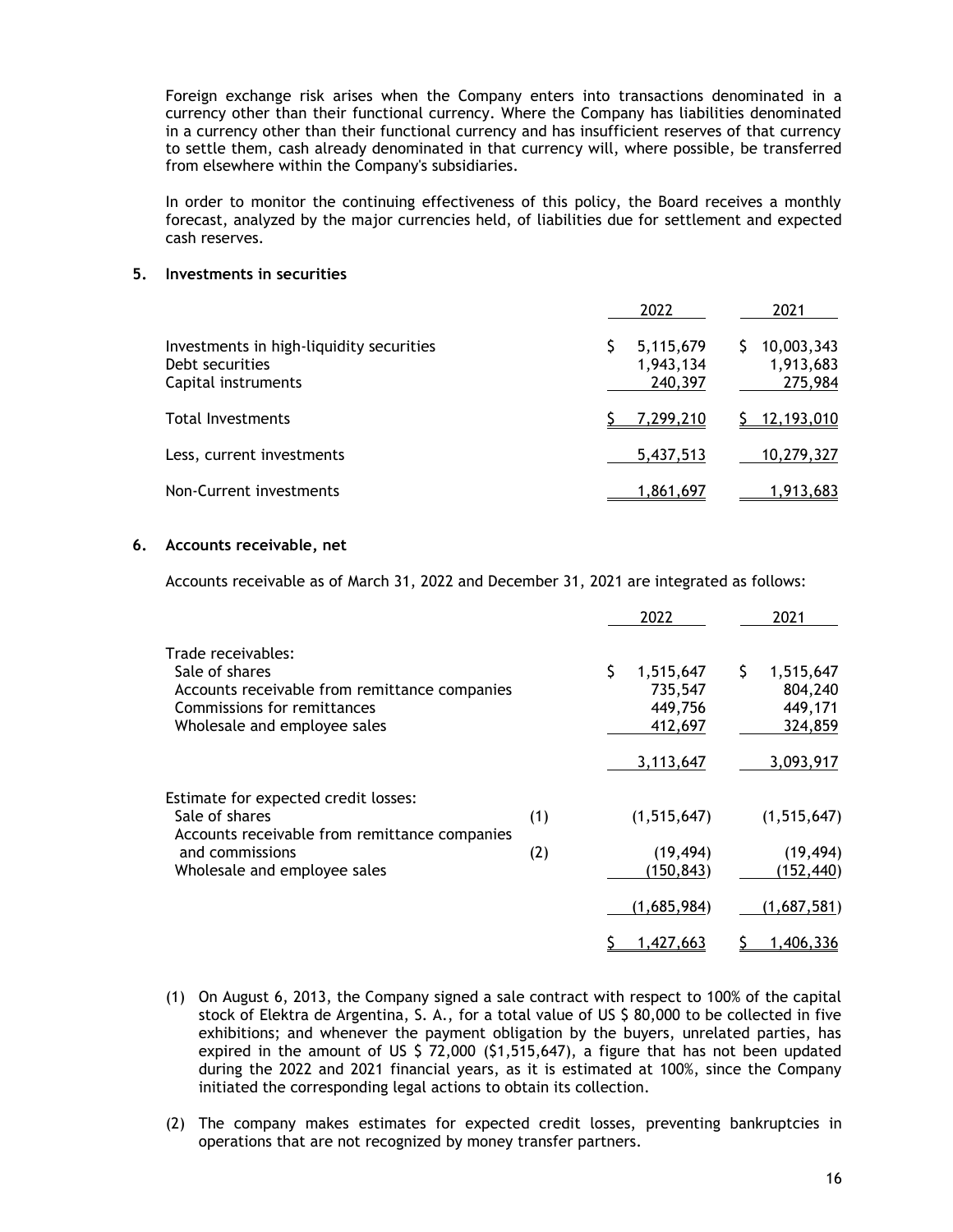# **7. Related parties, net**

i. Balances with related parties

|                                                    | 2022       | 2021       |
|----------------------------------------------------|------------|------------|
| Accounts receivable:                               |            |            |
| Grupo Elektra, S. A. B. de C. V.                   | 12,742,705 | 8,804,123  |
| Purpose Financial, Inc.                            | 8,381,560  | 8,620,585  |
| Dirección y Administración Central, S. A. de C. V. | 4,761,292  | 5,958,257  |
| Intra Mexicana, S. A. de C. V.                     | 2,730,801  | 2,846,072  |
| Operadoras en Servicios Comerciales,               |            |            |
| S. A. de C. V.                                     | 1,778,326  | 1,773,439  |
| Selabe Motors, S. A. de C. V.                      | 1,731,299  | 1,784,804  |
| <b>Others</b>                                      | 3,121,309  | 3,221,587  |
|                                                    | 35,247,292 | 33,008,867 |
| Long-term intercompany loans: (1)                  | 4,308,784  | 5,820,872  |
|                                                    | 39,556,076 | 38,829,739 |
|                                                    |            |            |

(1) The Company, through its subsidiary EKT International Investment, Zrt., provides intercompany loans as detailed in the following schedule:

|                                                                                                                                                              | Amount<br>Maturity date                            |                    | Amount<br><b>MXN</b>                                          |     | <b>USD</b>                                                    |
|--------------------------------------------------------------------------------------------------------------------------------------------------------------|----------------------------------------------------|--------------------|---------------------------------------------------------------|-----|---------------------------------------------------------------|
| Grupo Elektra, S. A. B. de C. V. (1)<br>Grupo Elektra, S. A. B. de C. V.(2)<br>Purpose Financial, Inc. (3)<br>Long-term loans                                | 426,100<br>\$<br>995,560<br>2,887,124<br>4,308,784 | $\mathsf{\hat{S}}$ | 21,400<br>50,000<br>145,000<br>216,400                        |     | November 10, 2023<br>March 22, 2025<br>January 5, 2024        |
| $(1)$ Interest rate: libor + 4.30%<br>$(2)$ Interest rate: libor + 3.90%<br>$(3)$ Interest rate: 8.28%                                                       |                                                    |                    |                                                               |     |                                                               |
| Accounts payable:<br>Elmex Superior, S. A. de C. V.<br>Mercadotecnia Tezontle, S. A. de C. V.<br>Comercializadora de Motocicletas de Calidad,                |                                                    | \$.                | 8,626,387<br>5,112,168                                        | \$. | 9,807,929<br>5,378,996                                        |
| S. A. de C. V.<br>Mi Garantía Extendida, S. A. de C. V.<br>Salinas y Rocha, S. A. de C. V.<br>Compañía Operadora de Teatros, S. A. de C. V.<br><b>Others</b> |                                                    |                    | 4,422,269<br>2,273,999<br>2,075,733<br>1,141,152<br>6,560,349 |     | 4,096,945<br>2,156,446<br>2,009,691<br>1,124,132<br>5,741,098 |
|                                                                                                                                                              |                                                    |                    | 30,212,057                                                    |     | 30,315,237                                                    |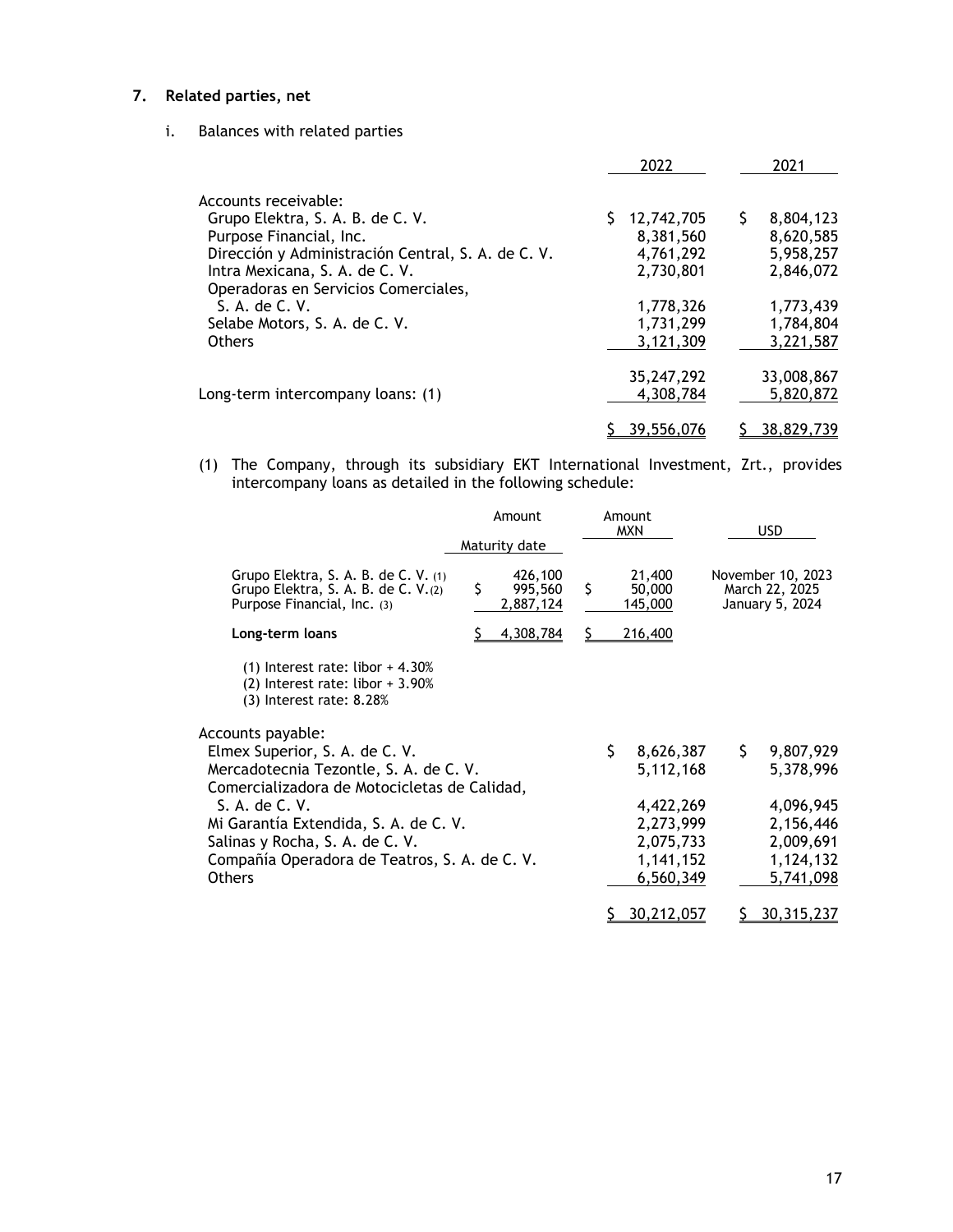ii. Transactions with related parties

| Income<br><b>Inventory Sales:</b><br>\$<br>\$<br>Grupo Elektra, S. A. B. de C. V.<br>3,079,033<br>2,707,078<br>95,394<br>Operadoras en Servicios Comerciales, S. A. de C. V.<br>116,740<br>Salinas y Rocha, S. A. de C. V.<br>51,619<br><b>Others</b><br>14,740<br>\$<br>3,262,132<br><u>\$</u><br>2022<br>2021<br>Revenue from administrative services:<br>\$<br>\$<br>Banco Azteca, S. A. Institución de Banca Múltiple<br>2,749,143<br>Seguros Azteca, S. A. de C. V.<br>169,984<br>Comercializadora de Motocicletas de Calidad,<br>S. A. de C. V.<br>Afore Azteca, S. A. de C. V.<br>18,619<br>Elektra Satelital, S. A. de C. V.<br>36,636<br>Punto Casa de Bolsa, S. A. de C. V.<br>294,321<br>Others<br>248,687<br>\$<br>3,223,069<br><u>s</u><br>Interest income:<br>\$<br>\$<br>Grupo Elektra, S. A. B. de C. V.<br>250,876<br>Purpose Financial, Inc.<br>224,506<br>Banco Azteca, S. A. Institución de Banca Múltiple<br>9,797<br>Arrendadora Internacional Azteca, S. A. de C. V.<br>3,633<br>Others<br>4,829<br>Ś<br>Š.<br>493,641<br>Other income:<br>\$<br>\$<br>Intra Mexicana, S. A. de C. V.<br>34,951<br>Operadoras en Servicios Comerciales, S. A. de C. V.<br>69,685<br>Grupo Elektra, S. A. B. de C. V.<br>Comercializadora de Motocicletas de Calidad,<br>49,228<br>S. A. de C. V.<br>Others<br>140,164<br>\$<br>\$<br>294,028<br><b>Expenses</b><br>Expenses from administrative and operational services:<br>\$<br>\$<br>Dirección de Administración Central, S. A. de C. V.<br>187,359<br>Banco Azteca, S. A. Institución de Banca Múltiple<br>111,497<br>Elmex Superior, S. A. de C. V.<br>Operadoras en Servicios Comerciales, S. A. de C. V.<br>TV Azteca, S. A. B. de C. V.<br>88,186<br>Procesos Boff, S. de R. L.<br>11,996<br>Grupo Elektra, S. A. B. de C. V.<br>Others<br>379,807<br><u>114,323</u><br>\$<br>513,361<br>S | 2022 | 2021 |
|------------------------------------------------------------------------------------------------------------------------------------------------------------------------------------------------------------------------------------------------------------------------------------------------------------------------------------------------------------------------------------------------------------------------------------------------------------------------------------------------------------------------------------------------------------------------------------------------------------------------------------------------------------------------------------------------------------------------------------------------------------------------------------------------------------------------------------------------------------------------------------------------------------------------------------------------------------------------------------------------------------------------------------------------------------------------------------------------------------------------------------------------------------------------------------------------------------------------------------------------------------------------------------------------------------------------------------------------------------------------------------------------------------------------------------------------------------------------------------------------------------------------------------------------------------------------------------------------------------------------------------------------------------------------------------------------------------------------------------------------------------------------------------------------------------------------------------------------------------|------|------|
|                                                                                                                                                                                                                                                                                                                                                                                                                                                                                                                                                                                                                                                                                                                                                                                                                                                                                                                                                                                                                                                                                                                                                                                                                                                                                                                                                                                                                                                                                                                                                                                                                                                                                                                                                                                                                                                            |      |      |
|                                                                                                                                                                                                                                                                                                                                                                                                                                                                                                                                                                                                                                                                                                                                                                                                                                                                                                                                                                                                                                                                                                                                                                                                                                                                                                                                                                                                                                                                                                                                                                                                                                                                                                                                                                                                                                                            |      |      |
|                                                                                                                                                                                                                                                                                                                                                                                                                                                                                                                                                                                                                                                                                                                                                                                                                                                                                                                                                                                                                                                                                                                                                                                                                                                                                                                                                                                                                                                                                                                                                                                                                                                                                                                                                                                                                                                            |      |      |
| 42,383<br>14,214<br>2,859,069<br>3,197,069<br>154,984<br>98,422<br>51,222<br>74,900<br>42,727<br>3,913,645<br>390,715<br>222,698<br>28,224<br>3,064<br>4,738<br>649,439<br>136,884<br>40,795<br>52,047<br>106,109<br>335,835<br>197,761<br>109,260<br>654,648<br>311,493<br>477,741<br>223,217<br>2,353,927                                                                                                                                                                                                                                                                                                                                                                                                                                                                                                                                                                                                                                                                                                                                                                                                                                                                                                                                                                                                                                                                                                                                                                                                                                                                                                                                                                                                                                                                                                                                                |      |      |
|                                                                                                                                                                                                                                                                                                                                                                                                                                                                                                                                                                                                                                                                                                                                                                                                                                                                                                                                                                                                                                                                                                                                                                                                                                                                                                                                                                                                                                                                                                                                                                                                                                                                                                                                                                                                                                                            |      |      |
|                                                                                                                                                                                                                                                                                                                                                                                                                                                                                                                                                                                                                                                                                                                                                                                                                                                                                                                                                                                                                                                                                                                                                                                                                                                                                                                                                                                                                                                                                                                                                                                                                                                                                                                                                                                                                                                            |      |      |
|                                                                                                                                                                                                                                                                                                                                                                                                                                                                                                                                                                                                                                                                                                                                                                                                                                                                                                                                                                                                                                                                                                                                                                                                                                                                                                                                                                                                                                                                                                                                                                                                                                                                                                                                                                                                                                                            |      |      |
|                                                                                                                                                                                                                                                                                                                                                                                                                                                                                                                                                                                                                                                                                                                                                                                                                                                                                                                                                                                                                                                                                                                                                                                                                                                                                                                                                                                                                                                                                                                                                                                                                                                                                                                                                                                                                                                            |      |      |
|                                                                                                                                                                                                                                                                                                                                                                                                                                                                                                                                                                                                                                                                                                                                                                                                                                                                                                                                                                                                                                                                                                                                                                                                                                                                                                                                                                                                                                                                                                                                                                                                                                                                                                                                                                                                                                                            |      |      |
|                                                                                                                                                                                                                                                                                                                                                                                                                                                                                                                                                                                                                                                                                                                                                                                                                                                                                                                                                                                                                                                                                                                                                                                                                                                                                                                                                                                                                                                                                                                                                                                                                                                                                                                                                                                                                                                            |      |      |
|                                                                                                                                                                                                                                                                                                                                                                                                                                                                                                                                                                                                                                                                                                                                                                                                                                                                                                                                                                                                                                                                                                                                                                                                                                                                                                                                                                                                                                                                                                                                                                                                                                                                                                                                                                                                                                                            |      |      |
|                                                                                                                                                                                                                                                                                                                                                                                                                                                                                                                                                                                                                                                                                                                                                                                                                                                                                                                                                                                                                                                                                                                                                                                                                                                                                                                                                                                                                                                                                                                                                                                                                                                                                                                                                                                                                                                            |      |      |
|                                                                                                                                                                                                                                                                                                                                                                                                                                                                                                                                                                                                                                                                                                                                                                                                                                                                                                                                                                                                                                                                                                                                                                                                                                                                                                                                                                                                                                                                                                                                                                                                                                                                                                                                                                                                                                                            |      |      |
|                                                                                                                                                                                                                                                                                                                                                                                                                                                                                                                                                                                                                                                                                                                                                                                                                                                                                                                                                                                                                                                                                                                                                                                                                                                                                                                                                                                                                                                                                                                                                                                                                                                                                                                                                                                                                                                            |      |      |
|                                                                                                                                                                                                                                                                                                                                                                                                                                                                                                                                                                                                                                                                                                                                                                                                                                                                                                                                                                                                                                                                                                                                                                                                                                                                                                                                                                                                                                                                                                                                                                                                                                                                                                                                                                                                                                                            |      |      |
|                                                                                                                                                                                                                                                                                                                                                                                                                                                                                                                                                                                                                                                                                                                                                                                                                                                                                                                                                                                                                                                                                                                                                                                                                                                                                                                                                                                                                                                                                                                                                                                                                                                                                                                                                                                                                                                            |      |      |
|                                                                                                                                                                                                                                                                                                                                                                                                                                                                                                                                                                                                                                                                                                                                                                                                                                                                                                                                                                                                                                                                                                                                                                                                                                                                                                                                                                                                                                                                                                                                                                                                                                                                                                                                                                                                                                                            |      |      |
|                                                                                                                                                                                                                                                                                                                                                                                                                                                                                                                                                                                                                                                                                                                                                                                                                                                                                                                                                                                                                                                                                                                                                                                                                                                                                                                                                                                                                                                                                                                                                                                                                                                                                                                                                                                                                                                            |      |      |
|                                                                                                                                                                                                                                                                                                                                                                                                                                                                                                                                                                                                                                                                                                                                                                                                                                                                                                                                                                                                                                                                                                                                                                                                                                                                                                                                                                                                                                                                                                                                                                                                                                                                                                                                                                                                                                                            |      |      |
|                                                                                                                                                                                                                                                                                                                                                                                                                                                                                                                                                                                                                                                                                                                                                                                                                                                                                                                                                                                                                                                                                                                                                                                                                                                                                                                                                                                                                                                                                                                                                                                                                                                                                                                                                                                                                                                            |      |      |
|                                                                                                                                                                                                                                                                                                                                                                                                                                                                                                                                                                                                                                                                                                                                                                                                                                                                                                                                                                                                                                                                                                                                                                                                                                                                                                                                                                                                                                                                                                                                                                                                                                                                                                                                                                                                                                                            |      |      |
|                                                                                                                                                                                                                                                                                                                                                                                                                                                                                                                                                                                                                                                                                                                                                                                                                                                                                                                                                                                                                                                                                                                                                                                                                                                                                                                                                                                                                                                                                                                                                                                                                                                                                                                                                                                                                                                            |      |      |
|                                                                                                                                                                                                                                                                                                                                                                                                                                                                                                                                                                                                                                                                                                                                                                                                                                                                                                                                                                                                                                                                                                                                                                                                                                                                                                                                                                                                                                                                                                                                                                                                                                                                                                                                                                                                                                                            |      |      |
|                                                                                                                                                                                                                                                                                                                                                                                                                                                                                                                                                                                                                                                                                                                                                                                                                                                                                                                                                                                                                                                                                                                                                                                                                                                                                                                                                                                                                                                                                                                                                                                                                                                                                                                                                                                                                                                            |      |      |
|                                                                                                                                                                                                                                                                                                                                                                                                                                                                                                                                                                                                                                                                                                                                                                                                                                                                                                                                                                                                                                                                                                                                                                                                                                                                                                                                                                                                                                                                                                                                                                                                                                                                                                                                                                                                                                                            |      |      |
|                                                                                                                                                                                                                                                                                                                                                                                                                                                                                                                                                                                                                                                                                                                                                                                                                                                                                                                                                                                                                                                                                                                                                                                                                                                                                                                                                                                                                                                                                                                                                                                                                                                                                                                                                                                                                                                            |      |      |
|                                                                                                                                                                                                                                                                                                                                                                                                                                                                                                                                                                                                                                                                                                                                                                                                                                                                                                                                                                                                                                                                                                                                                                                                                                                                                                                                                                                                                                                                                                                                                                                                                                                                                                                                                                                                                                                            |      |      |
|                                                                                                                                                                                                                                                                                                                                                                                                                                                                                                                                                                                                                                                                                                                                                                                                                                                                                                                                                                                                                                                                                                                                                                                                                                                                                                                                                                                                                                                                                                                                                                                                                                                                                                                                                                                                                                                            |      |      |
|                                                                                                                                                                                                                                                                                                                                                                                                                                                                                                                                                                                                                                                                                                                                                                                                                                                                                                                                                                                                                                                                                                                                                                                                                                                                                                                                                                                                                                                                                                                                                                                                                                                                                                                                                                                                                                                            |      |      |
|                                                                                                                                                                                                                                                                                                                                                                                                                                                                                                                                                                                                                                                                                                                                                                                                                                                                                                                                                                                                                                                                                                                                                                                                                                                                                                                                                                                                                                                                                                                                                                                                                                                                                                                                                                                                                                                            |      |      |
|                                                                                                                                                                                                                                                                                                                                                                                                                                                                                                                                                                                                                                                                                                                                                                                                                                                                                                                                                                                                                                                                                                                                                                                                                                                                                                                                                                                                                                                                                                                                                                                                                                                                                                                                                                                                                                                            |      |      |
|                                                                                                                                                                                                                                                                                                                                                                                                                                                                                                                                                                                                                                                                                                                                                                                                                                                                                                                                                                                                                                                                                                                                                                                                                                                                                                                                                                                                                                                                                                                                                                                                                                                                                                                                                                                                                                                            |      |      |
|                                                                                                                                                                                                                                                                                                                                                                                                                                                                                                                                                                                                                                                                                                                                                                                                                                                                                                                                                                                                                                                                                                                                                                                                                                                                                                                                                                                                                                                                                                                                                                                                                                                                                                                                                                                                                                                            |      |      |
|                                                                                                                                                                                                                                                                                                                                                                                                                                                                                                                                                                                                                                                                                                                                                                                                                                                                                                                                                                                                                                                                                                                                                                                                                                                                                                                                                                                                                                                                                                                                                                                                                                                                                                                                                                                                                                                            |      |      |
|                                                                                                                                                                                                                                                                                                                                                                                                                                                                                                                                                                                                                                                                                                                                                                                                                                                                                                                                                                                                                                                                                                                                                                                                                                                                                                                                                                                                                                                                                                                                                                                                                                                                                                                                                                                                                                                            |      |      |
|                                                                                                                                                                                                                                                                                                                                                                                                                                                                                                                                                                                                                                                                                                                                                                                                                                                                                                                                                                                                                                                                                                                                                                                                                                                                                                                                                                                                                                                                                                                                                                                                                                                                                                                                                                                                                                                            |      |      |
|                                                                                                                                                                                                                                                                                                                                                                                                                                                                                                                                                                                                                                                                                                                                                                                                                                                                                                                                                                                                                                                                                                                                                                                                                                                                                                                                                                                                                                                                                                                                                                                                                                                                                                                                                                                                                                                            |      |      |
|                                                                                                                                                                                                                                                                                                                                                                                                                                                                                                                                                                                                                                                                                                                                                                                                                                                                                                                                                                                                                                                                                                                                                                                                                                                                                                                                                                                                                                                                                                                                                                                                                                                                                                                                                                                                                                                            |      |      |
|                                                                                                                                                                                                                                                                                                                                                                                                                                                                                                                                                                                                                                                                                                                                                                                                                                                                                                                                                                                                                                                                                                                                                                                                                                                                                                                                                                                                                                                                                                                                                                                                                                                                                                                                                                                                                                                            |      |      |
|                                                                                                                                                                                                                                                                                                                                                                                                                                                                                                                                                                                                                                                                                                                                                                                                                                                                                                                                                                                                                                                                                                                                                                                                                                                                                                                                                                                                                                                                                                                                                                                                                                                                                                                                                                                                                                                            |      |      |
|                                                                                                                                                                                                                                                                                                                                                                                                                                                                                                                                                                                                                                                                                                                                                                                                                                                                                                                                                                                                                                                                                                                                                                                                                                                                                                                                                                                                                                                                                                                                                                                                                                                                                                                                                                                                                                                            |      |      |
|                                                                                                                                                                                                                                                                                                                                                                                                                                                                                                                                                                                                                                                                                                                                                                                                                                                                                                                                                                                                                                                                                                                                                                                                                                                                                                                                                                                                                                                                                                                                                                                                                                                                                                                                                                                                                                                            |      |      |
|                                                                                                                                                                                                                                                                                                                                                                                                                                                                                                                                                                                                                                                                                                                                                                                                                                                                                                                                                                                                                                                                                                                                                                                                                                                                                                                                                                                                                                                                                                                                                                                                                                                                                                                                                                                                                                                            |      |      |
|                                                                                                                                                                                                                                                                                                                                                                                                                                                                                                                                                                                                                                                                                                                                                                                                                                                                                                                                                                                                                                                                                                                                                                                                                                                                                                                                                                                                                                                                                                                                                                                                                                                                                                                                                                                                                                                            |      |      |
|                                                                                                                                                                                                                                                                                                                                                                                                                                                                                                                                                                                                                                                                                                                                                                                                                                                                                                                                                                                                                                                                                                                                                                                                                                                                                                                                                                                                                                                                                                                                                                                                                                                                                                                                                                                                                                                            |      |      |
|                                                                                                                                                                                                                                                                                                                                                                                                                                                                                                                                                                                                                                                                                                                                                                                                                                                                                                                                                                                                                                                                                                                                                                                                                                                                                                                                                                                                                                                                                                                                                                                                                                                                                                                                                                                                                                                            |      |      |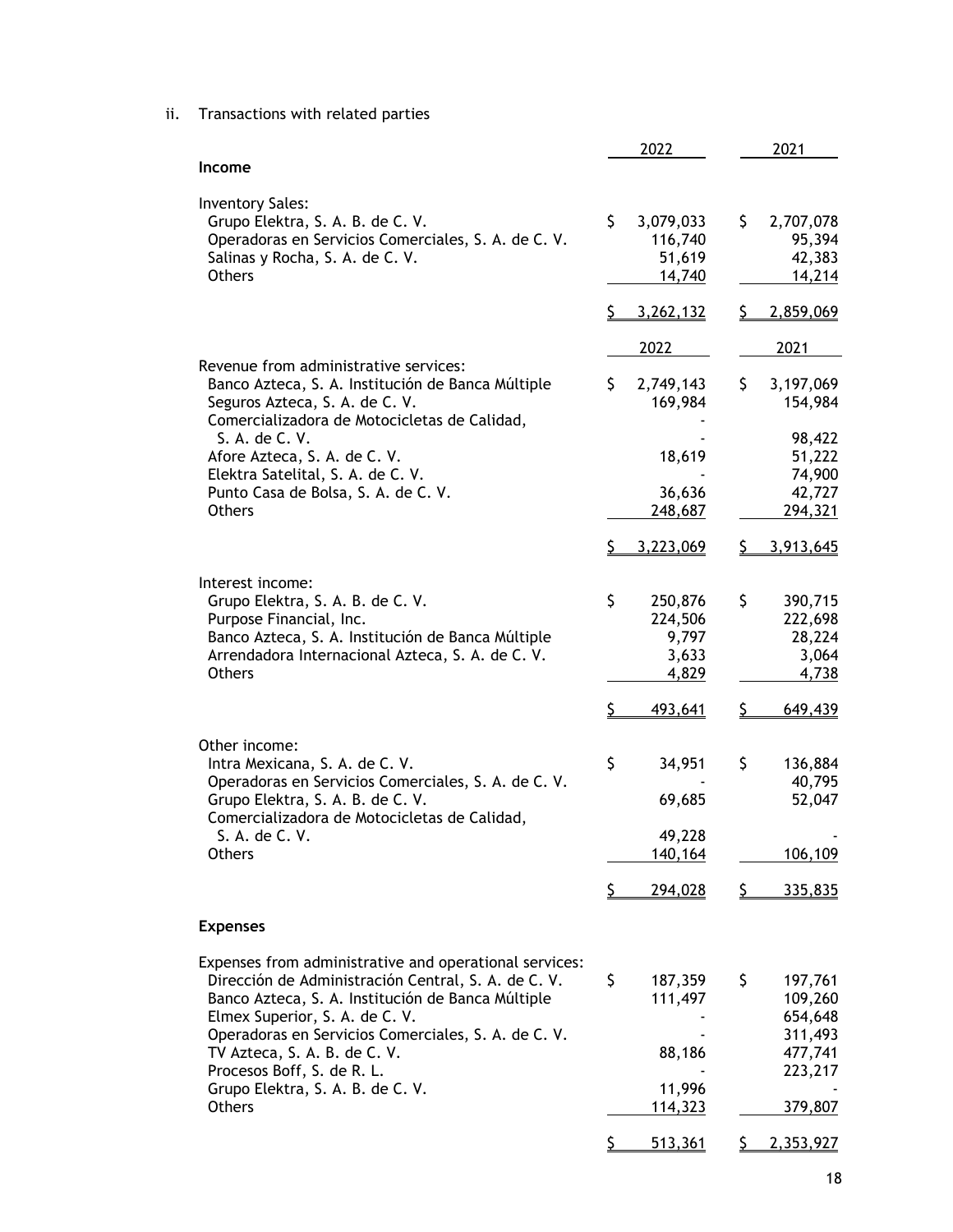|                                                                                                                                                                      | 2022                             | 2021                               |
|----------------------------------------------------------------------------------------------------------------------------------------------------------------------|----------------------------------|------------------------------------|
| Interests expense:<br>Grupo Elektra, S. A. B. de C. V.<br>Compañía Operadora de Teatros, S. A. de C. V.<br>Aerotaxis Metropolitanos, S. A. de C. V.<br><b>Others</b> | \$<br>73,464<br>16,698<br>27,534 | 79,960<br>S<br>24,231<br>28,813    |
|                                                                                                                                                                      | 117,696                          | 133,004                            |
| Inventory purchases:<br>Comercializadora de Motocicletas de Calidad,<br>S. A. de C. V.<br>Mercancía Exclusiva Universal, S. A. de C. V.<br><b>Others</b>             | 3,777,925<br>380,165<br>72,729   | Ś<br>2,527,933<br>258,790<br>9,539 |
|                                                                                                                                                                      | 4,230,819                        | 2,796,262                          |

## **8. Inventories**

a. At March 31, 2022 and December 2021 is as follows:

|                      | 2022       | 2021           |
|----------------------|------------|----------------|
| Household appliances | 3,057,776  | 2,929,356<br>Ş |
| Motorcycles          | 4,149,054  | 2,659,158      |
| Electronic           | 1,627,263  | 1,556,148      |
| Computer             | 1,015,102  | 972,054        |
| Transport            | 424,169    | 215,874        |
| Furniture            | 333,276    | 318,314        |
| <b>Telephones</b>    | 114,757    | 232,610        |
| Others               | 117        | 347            |
|                      | 10,721,514 | 8,883,861      |

# **9. Investment in stores, furniture and equipment, net**

|                          |                  |                  | 2022             |                |                  |
|--------------------------|------------------|------------------|------------------|----------------|------------------|
|                          | Initial balance  | <b>Additions</b> | <b>Disposals</b> | Foreign effect | Final balance    |
| Investment:              |                  |                  |                  |                |                  |
| Investment in stores     | Ś.<br>12,064,160 | \$<br>217,032    | \$               | (5)<br>7,277   | Ś.<br>12,273,915 |
| Furniture and equipment  | 130,500          | 11,559           | (1,258)          | (956)          | 139,845          |
| Computer equipment       | 215,742          | 10,680           | (8,017)          | (3, 577)       | 214,828          |
| Machinery and equipment  | 80,276           | 10,832           | (14)             | (945)          | 90,149           |
| Transportation equipment | 38,101           | 610              | (2,912)          | (524)          | 35,275           |
| <b>Others</b>            | 45,698           |                  | (388)            | (1,074)        | 44,236           |
|                          | 12,574,477       | 250,713          | (12, 589)        | (14, 353)      | 12,798,248       |
| Depreciation:            |                  |                  |                  |                |                  |
| Investment in stores     | (7,758,709)      | (443, 034)       |                  | 5,379          | (8, 196, 364)    |
| Furniture and equipment  | (87, 659)        | (1, 518)         | 1,234            | 460            | (87, 483)        |
| Computer equipment       | (177, 573)       | (5,050)          | 7,950            | 3,269          | (171, 404)       |
| Machinery and equipment  | (57, 840)        | (985)            | 14               | 720            | (58,091)         |
| Transportation equipment | (27, 220)        | (1,250)          | 2,826            | 268            | (25, 376)        |
| <b>Others</b>            | (14,955)         | (255)            | 384              | 353            | (14,473)         |
|                          | (8, 123, 956)    | (452, 092)       | 12,408           | 10,449         | (8, 553, 191)    |
|                          | 4,450,521        | <u>(201,379)</u> | (181)            | (3,904)        | 4,245,057        |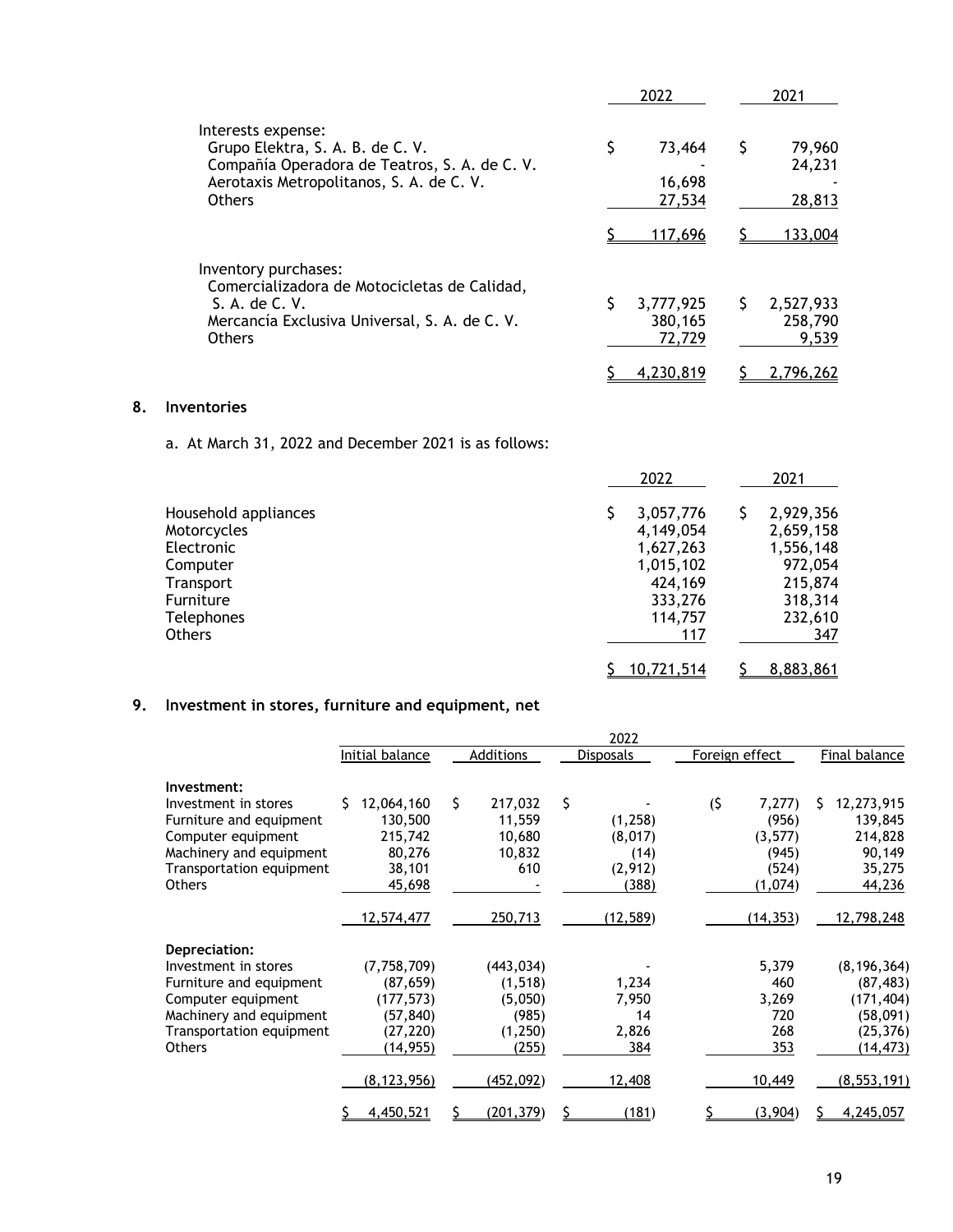|                          |                  |                  | 2021             |                |                  |
|--------------------------|------------------|------------------|------------------|----------------|------------------|
|                          | Initial balance  | <b>Additions</b> | <b>Disposals</b> | Foreign effect | Final balance    |
| Investment:              |                  |                  |                  |                |                  |
| Investment in stores     | 10,291,847<br>Ś. | Ś.<br>1,751,913  | \$<br>(5,793)    | \$<br>26,193   | S.<br>12,064,160 |
| Furniture and equipment  | 122,904          | 8,621            | (2,630)          | 1,605          | 130,500          |
| Computer equipment       | 201,726          | 20,615           | (10, 820)        | 4,221          | 215,742          |
| Machinery and equipment  | 70,625           | 8,730            | (56)             | 977            | 80,276           |
| Transportation equipment | 34,082           | 4,968            | (1,980)          | 1,031          | 38,101           |
| <b>Others</b>            | 44,846           |                  |                  | 852            | 45,698           |
|                          | 10,766,030       | 1,794,847        | (21, 279)        | 34,879         | 12,574,477       |
| Depreciation:            |                  |                  |                  |                |                  |
| Investment in stores     | (6, 137, 884)    | (1,601,905)      | 5,021            | (23, 941)      | (7,758,709)      |
| Furniture and equipment  | (82, 678)        | (5,715)          | 1,723            | (989)          | (87, 659)        |
| Computer equipment       | (167, 875)       | (16, 496)        | 10,512           | (3,714)        | (177, 573)       |
| Machinery and equipment  | (53, 833)        | (3,277)          | 56               | (786)          | (57, 840)        |
| Transportation equipment | (23, 197)        | (5, 347)         | 1,970            | (646)          | (27, 220)        |
| <b>Others</b>            | (13, 578)        | (1,033)          |                  | (344)          | (14, 955)        |
|                          | (6, 479, 045)    | (1,633,773)      | 19,282           | (30, 420)      | (8, 123, 956)    |
|                          | 4,286,985        | 161,074          | (1, 997)         | 4,459          | 4,450,521        |

### **10. Leases**

Nature of leasing activities

The Company leases land and buildings in diverse jurisdictions from which it operates. In some jurisdictions it is customary for lease contracts to provide for payments to increase each year by inflation and in others to be reset periodically to market rental rates. In some jurisdictions, the periodic rent is fixed over the lease term.

The Company has entered into furniture and equipment lease agreements, and has the option to purchase certain furniture and equipment for a nominal amount at the end of the lease term. The Company's obligations on the leases are guaranteed by the lessor's title to the leased assets. Generally, the Company has restrictions on assigning and subletting leased assets and some contracts require that certain financial ratios be maintained.

Leasing contracts with related companies are normally executed over a period of 10 years and with companies other than the commercial group to which the company belongs, the leases were made between 5 and 10 years, in both cases with the option to renew the contract lease after that date.

b. As of March 31, 2022 right of use assets are as follows:

|                                                              | Properties                       | Computer<br>equipment | Investment<br>in stores | Transportation<br>equipment | Total<br>assets                  |
|--------------------------------------------------------------|----------------------------------|-----------------------|-------------------------|-----------------------------|----------------------------------|
| January 1, 2022<br>Exchange differences<br>Contracts changes | 8,692,155<br>(7, 945)<br>415,611 | 8.981                 | 126,294                 | 170,857                     | 8,998,287<br>(7, 945)<br>415,611 |
| Additions for new contracts<br><b>Disposals</b>              | 194.707<br>(52, 592)             | 247                   |                         | 65,619                      | 260,573<br>(52, 592)             |
| Amortization                                                 | (447,798)                        | (1.041)               | (7, 363)                | (19, 157)                   | (475, 359)                       |
| March 31, 2022                                               | 8,794,138                        | 8,187                 | 118,931                 | 217,319                     | 9,138,575                        |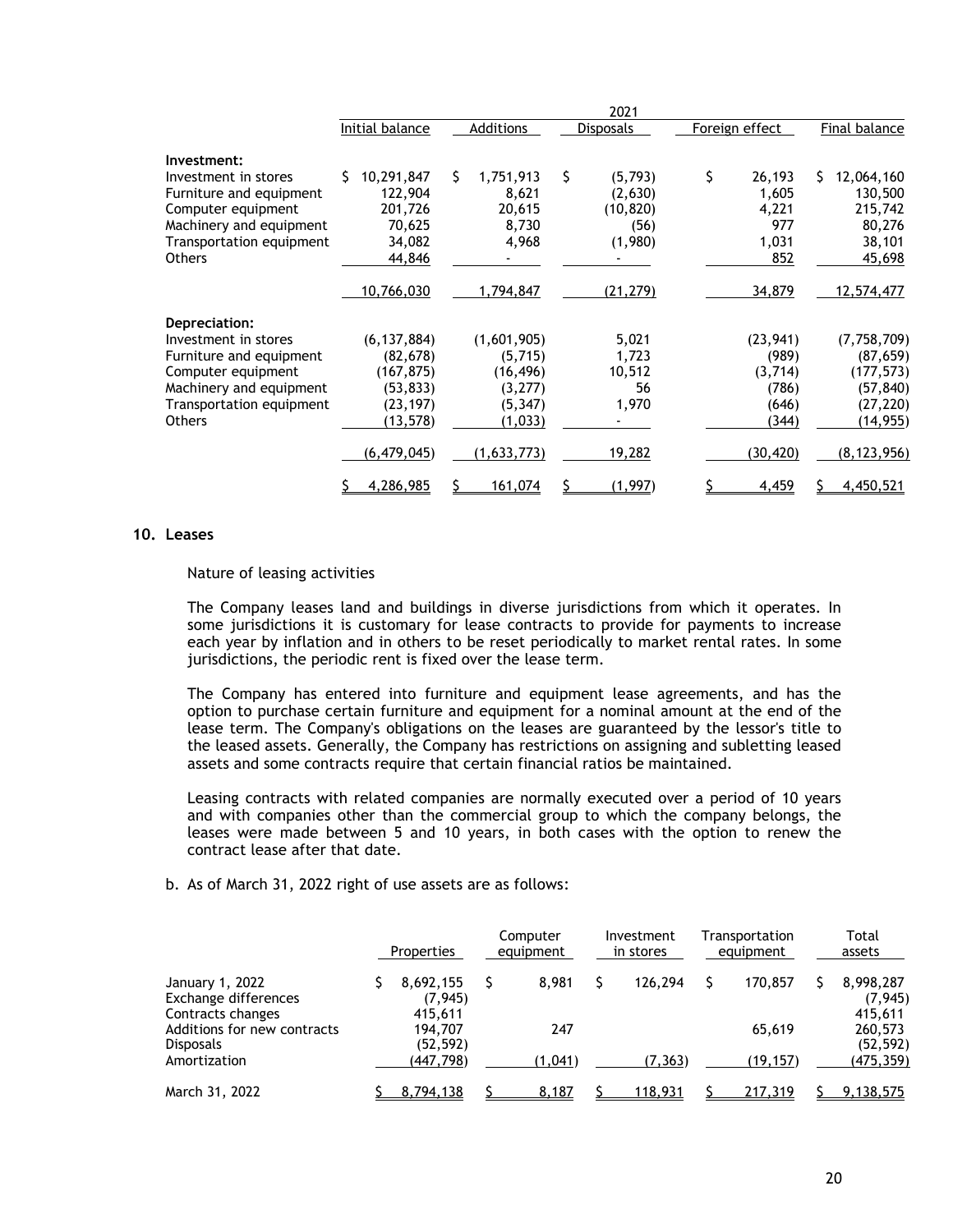## c. As of March 31, 2022 lease liability is as follows

|    |                                                    |               |     | 2022               |
|----|----------------------------------------------------|---------------|-----|--------------------|
|    | January 1, 2022                                    |               | \$. | 9,985,202          |
|    | Additions for new contracts                        |               |     |                    |
|    | and rent update                                    |               |     | 676,184<br>265,844 |
|    | Interest accrued in the period<br><b>Disposals</b> |               |     | (67, 406)          |
|    | Payments for leases                                |               |     | (673, 602)         |
|    | Currency effects                                   |               |     | (8, 364)           |
|    |                                                    |               |     |                    |
|    | Decrease in lease payments                         |               |     | (12, 742)          |
|    | <b>Total lease liabilities</b>                     |               |     | 10,165,116         |
|    | Less, current leases                               |               |     | (1,483,442)        |
|    | Non-current leases                                 |               |     | 8,681,674          |
| d. | Amounts recognized in profit of the year           |               |     |                    |
|    |                                                    | 2022          |     | 2021               |
|    | Depreciation of right-on-use assets                | \$<br>456,202 | \$  | 398,111            |
|    | Interest expense on lease liabilities              | 265,844       |     | 248,480            |
|    | Decrease in liability for COVID-19 agreements      | (12, 742)     |     | (62, 518)          |
|    | Cost of disposal of assets and liabilities DDU     | (14, 814)     |     | (15, 708)          |

## **11. Disposal of business**

- (i). On May 8, 2015, Grupo Elektra announced the beginning of the retirement process of all subsidiary operations in the Federative Republic of Brazil. As a result of the liquidation of subsidiary companies, the Company is still recognizing in the results of the period the effects of this process. See Note 18.
- (ii) On December 2020, the Company management decided to begin the closure of its commercial operation in Peru. The company is still recognizing in the results of the year, the effects of this process.

## **12. Senior Notes**

On January 20, 2021, NEM, as originator, issued Senior Notes through a special purpose vehicle under Luxemburg laws for US\$500 million within a 7 years' period and a rate of 4.875%, under a financing program. NEM, among others, signed an escrow contract and a contribution agreement in order to transmit irrevocably certain collection rights ("Receivables" according to the transaction documents definition) that act as a main payment of the Senior Notes. The Senior Notes also have a corporate guarantee from the Company.

Under the financing program, the Company transferred the Receivables (as defined on the transaction documents) to the SPV and thus are not assets of the Company.

As of March 31, 2022 and December 31, 2021, the Senior Notes net outstanding balance was \$9,716,089, and \$9,976,833:

|                     | 2022                       | 2021       |  |
|---------------------|----------------------------|------------|--|
| Outstanding balance | $$9,955,600 \ $10,233,600$ |            |  |
| Transaction costs   | (239.511)                  | (256, 767) |  |

 $$5$  694,490 \$ 568,365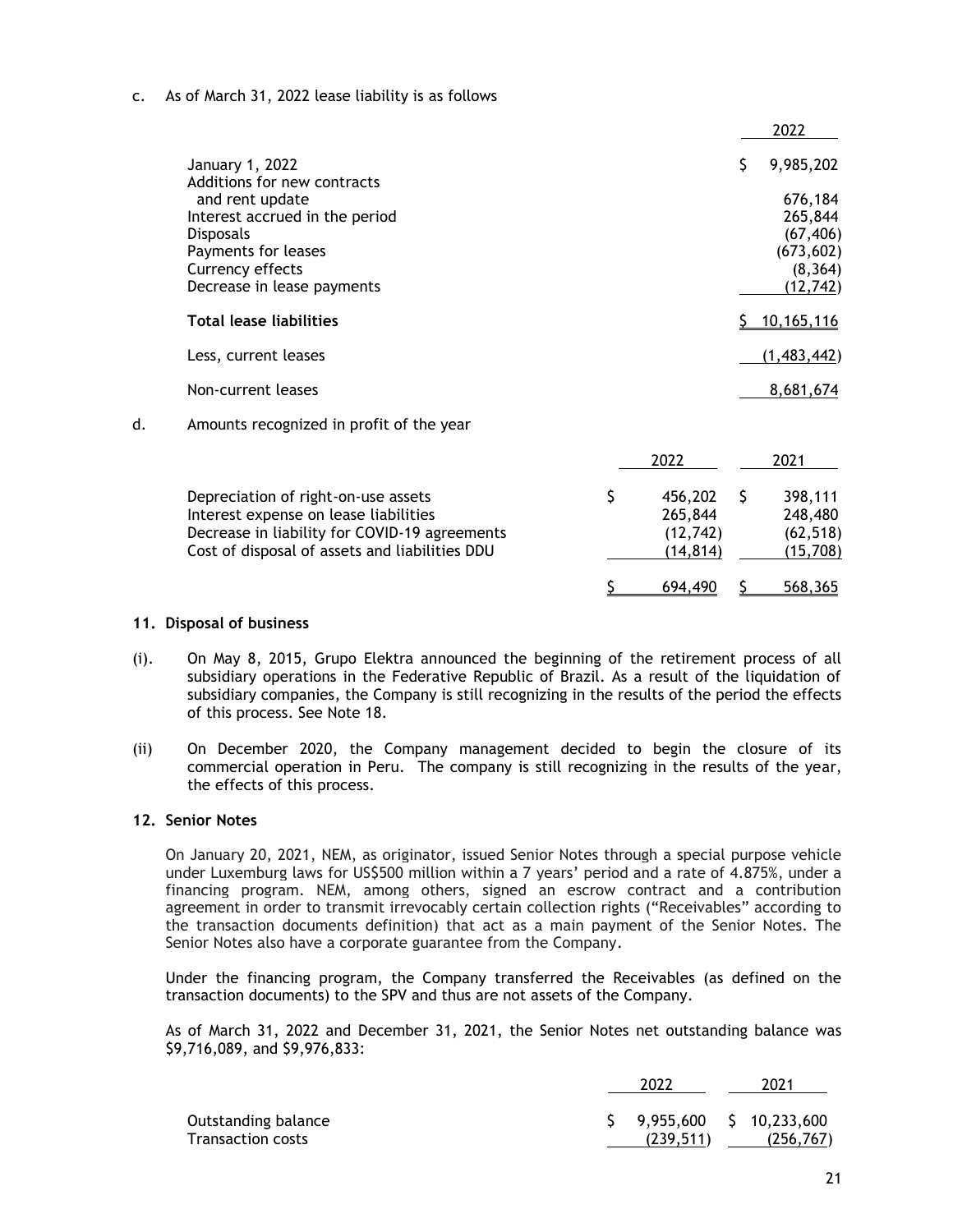|                            | $5$ 9,716,089 $5$ 9,976,833 |           |
|----------------------------|-----------------------------|-----------|
| Less, current Senior notes | 1.493.340                   |           |
| Non-current Senior notes   | 8,222,749                   | 9,976,833 |

On January 12, 2022, the Company paid interest for US\$6.1 million with the flows entering the financing structure in accordance with the transaction documents. In addition, the Senior Notes have a Debt Service Reserve for US\$37,188 equal to the Maximum Quarterly Debt Service.

The Senior notes had a Monthly Debt Service Coverage Ratio of 93.0x, 93.2x, and 114.0x during January, February and March, 2022, respectively, and a Quarterly Debt Service Coverage Ratio of 100.0x during the first quarter of 2022.

## **13. Other accounts payable**

|                                                              | 2022                   | 2021                 |
|--------------------------------------------------------------|------------------------|----------------------|
| Creditor for goods and services<br>Merchandise reserve       | 2,279,835<br>1,128,232 | 3,756,268<br>986,542 |
| Deferred income<br>Taxes to pay                              | 51,643<br>51,519       | 127,920<br>64,768    |
| Employee benefits<br>Liabilities attributable to assets held | 146,776                | 54,220               |
| held for sale                                                | 5,686                  | 4,981                |
|                                                              | 3,663,691              | 4.994.699            |

## **14. Stockholders' equity**

### a. Capital stock

The capital stock consists of ordinary, common and nominative shares with a nominal value of one hundred pesos each. As of March 31, 2022 and December, 31 2021, the share capital are as follows:

|                                               | Number of<br>shares | Amount           |
|-----------------------------------------------|---------------------|------------------|
| Fixed capital stock<br>Variable capital stock | 500<br>39,204,850   | 50<br>3,920,485  |
|                                               | 39,205,350          | 3,920,535        |
| Restatement until December 31, 2007           |                     | 453,323          |
|                                               |                     | <u>4,373,858</u> |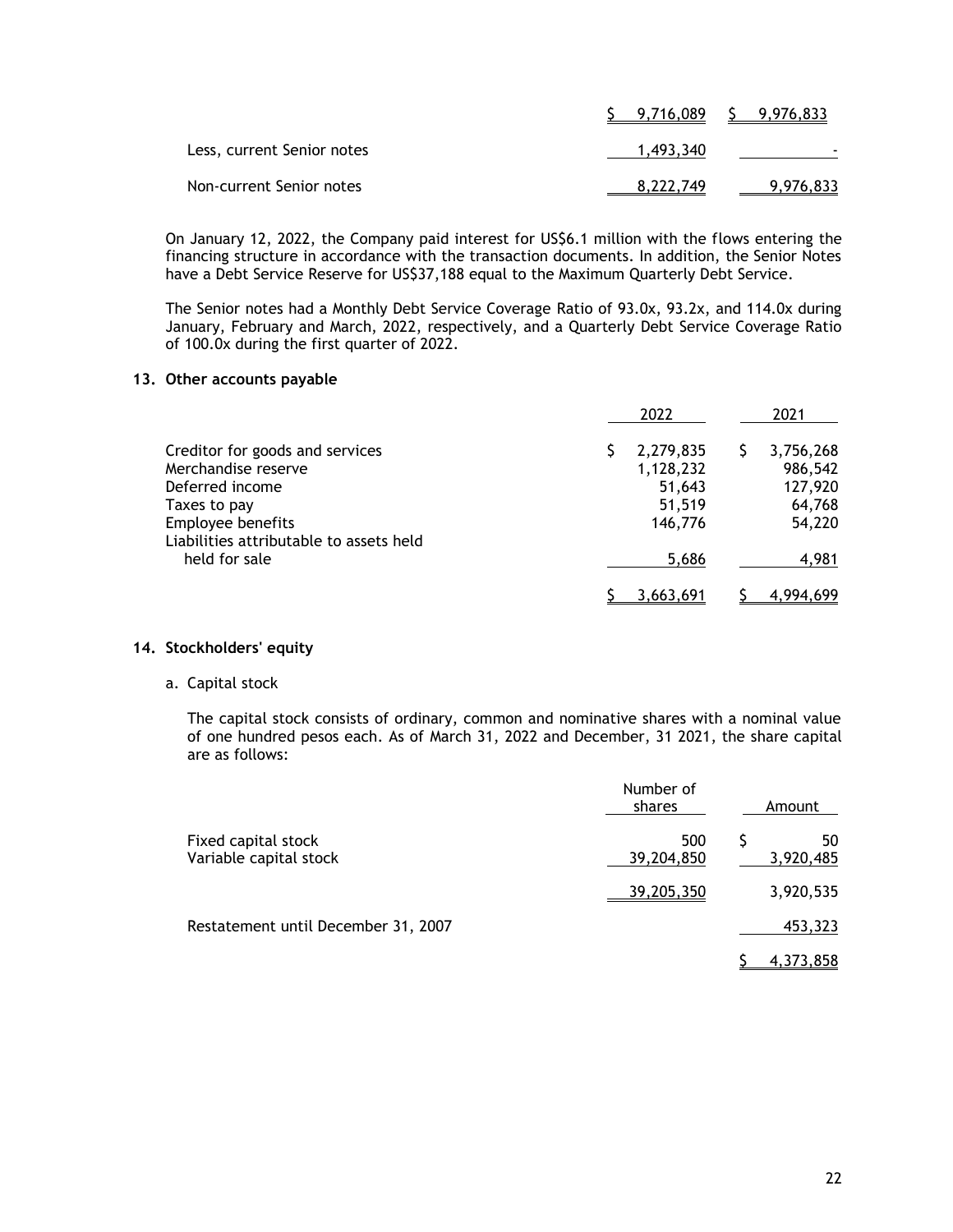#### b. Dividends Payments

The dividends distribution resulting from retained earnings and other capital reserves; as well as distributed earnings derived from reductions of capital, will be taxable for effects of the income tax (ISR for its acronym in Spanish) applying the current rate on the distribution or reduction date on a grossed-up base, except when the distribution of dividends comes from Net Tax Income Account (CUFIN for its acronym in Spanish) and when the distributed profits derived from the capital reduction come from the restated Contributed capital account (CUCA for its acronym in Spanish).

The tax paid for such distribution may be credited against the income tax for the year in which the dividend tax is paid and in the next two fiscal years against the tax for the year and the provisional payments thereof. The payment of dividends and distributed profits from profits generated as of January 1, 2014, to shareholders and individuals' resident abroad, are subject to an additional 10% of income tax on dividends as final payment in Mexico.

c. Contributions for future capital increases

As of March 31, 2022, the Company has made contributions for future capital increases in the amount of \$ 2,268,202, which have not been formalized in the minutes of the meeting consequently, they are presented in long-term liabilities.

d. Legal reserve

The Company recognizes what is stated in item 20 of the Mexican General Law of Mercantile Companies, relative to the separation of 5% of net profits to form the "reserve fund" until this fund reaches the amount of 20% of the capital stock; The fund is intended to protect the capital of the company against eventual losses and / or contingencies that arise. The Company has a reserve fund as of March 31, 2022 of \$ 201,509.

e. Contribution capital account

The capital contributions made in cash, in kind, as well as the capitalization of liabilities, form the contribution capital account, which is updated annually in accordance with the provisions of the current Income Tax Law. As of March 31, 2022 the updated balance of the account called "Updated contribution capital" amounts to \$20,565,144. In the case of reimbursement to shareholders for the excess of said reimbursement over this amount, it must be given the tax treatment of a distributed profit.

f. Net tax profit account

Accumulated profits, including those that have been capitalized, are subject to ISR payment, in the case of distribution in cash or in kind, except that they correspond to profits pending distribution, on which the tax has already been covered, which form the CUFIN. As of March 31, 2022, the updated balance amounts to \$7,633,019.

g. Other comprehensive income

Other comprehensive income as of March 31, 2022 and ,2021 is composed as shown below:

|                                                                              |  | 2022       |  | 2021                |  |
|------------------------------------------------------------------------------|--|------------|--|---------------------|--|
| Net profit of the period<br>Exchange gains arising on translation of foreign |  |            |  | 811,363 S 1,257,976 |  |
| operations in subsidiaries and associated companies<br>No controlling        |  | (712, 448) |  | 639,933             |  |
| Comprehensive profit of the period                                           |  | 98.926     |  | 1,897,886           |  |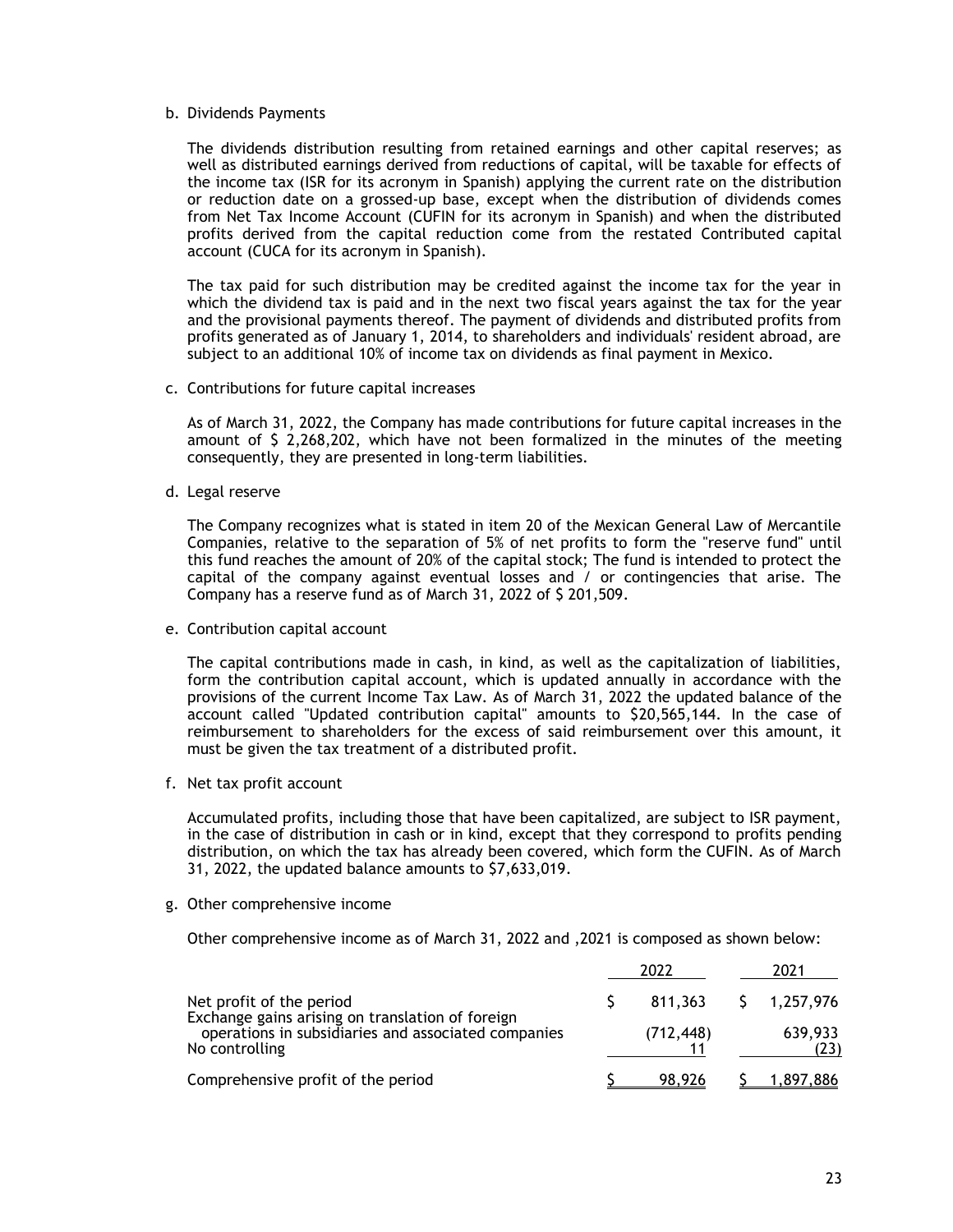## **15. Revenue and costs**

As of March 31, 2022 and 2021 the principal income of the Company is as follows:

|                                                                                                                       | 2022                                 | 2021                                |
|-----------------------------------------------------------------------------------------------------------------------|--------------------------------------|-------------------------------------|
| Inventory retail sales<br>Administrative services<br>Money transfers<br>Commissions and extended<br>warranty services | 11,027,085<br>3,516,714<br>1.075.316 | 9,675,656<br>4,249,480<br>1,010,486 |
|                                                                                                                       | 220,172                              | 232,293                             |
|                                                                                                                       | \$15,839,287                         | 15,167,915                          |

As of March 31, 2022 and 2021 costs by nature are as follows:

|                                                                                            | 2022                | 2021                |
|--------------------------------------------------------------------------------------------|---------------------|---------------------|
| Inventory retail sales<br>Money transfers<br>Commissions and extended<br>warranty services | 8,818,372<br>28,045 | 7,652,055<br>28,568 |
|                                                                                            | 224,355             | 113.114             |
|                                                                                            | 9,070,772           | 7,793,737           |

#### **16. Income taxes**

This item is integrated as shown below:

|                                           | 2022                    | 2021              |
|-------------------------------------------|-------------------------|-------------------|
| Current income tax<br>Deferred income tax | 225,790 \$<br>(35, 273) | 422,486<br>58,295 |
|                                           | 190,517                 | 480,781           |

- a. The ISR rate was 30% on a basis that differs from the accounting income mainly due to permanent differences such as annual adjustment for inflation, as well as certain nondeductible expenses.
- b. Grupo Elektra, S. A. B. de C. V. (conciliatory entity of Nueva Elektra del Milenio, S. A. de C. V.) and its Subsidiaries considered as conciliatory entity and integrated entities, respectively; determine the ISR according to what is mentioned in Article 64 of the ISR Law, Chapter IV "Of the optional regimen for Company entities". This new optional regime requires a participation in the capital of the subsidiaries of at least 80% and will allow the integrating Company (Controlling) to differ the annual tax payments of its integrated subsidiaries who generated profits for a period equivalent to 3 years to the extent that its expenses due to taxes do not exceed individually the expense for comprehensive tax of the Controlling Company, without considering those companies that have tax losses pending amortization prior to 2014. Foreign subsidiaries determine their income taxes according to the applicable tax rates in each jurisdiction.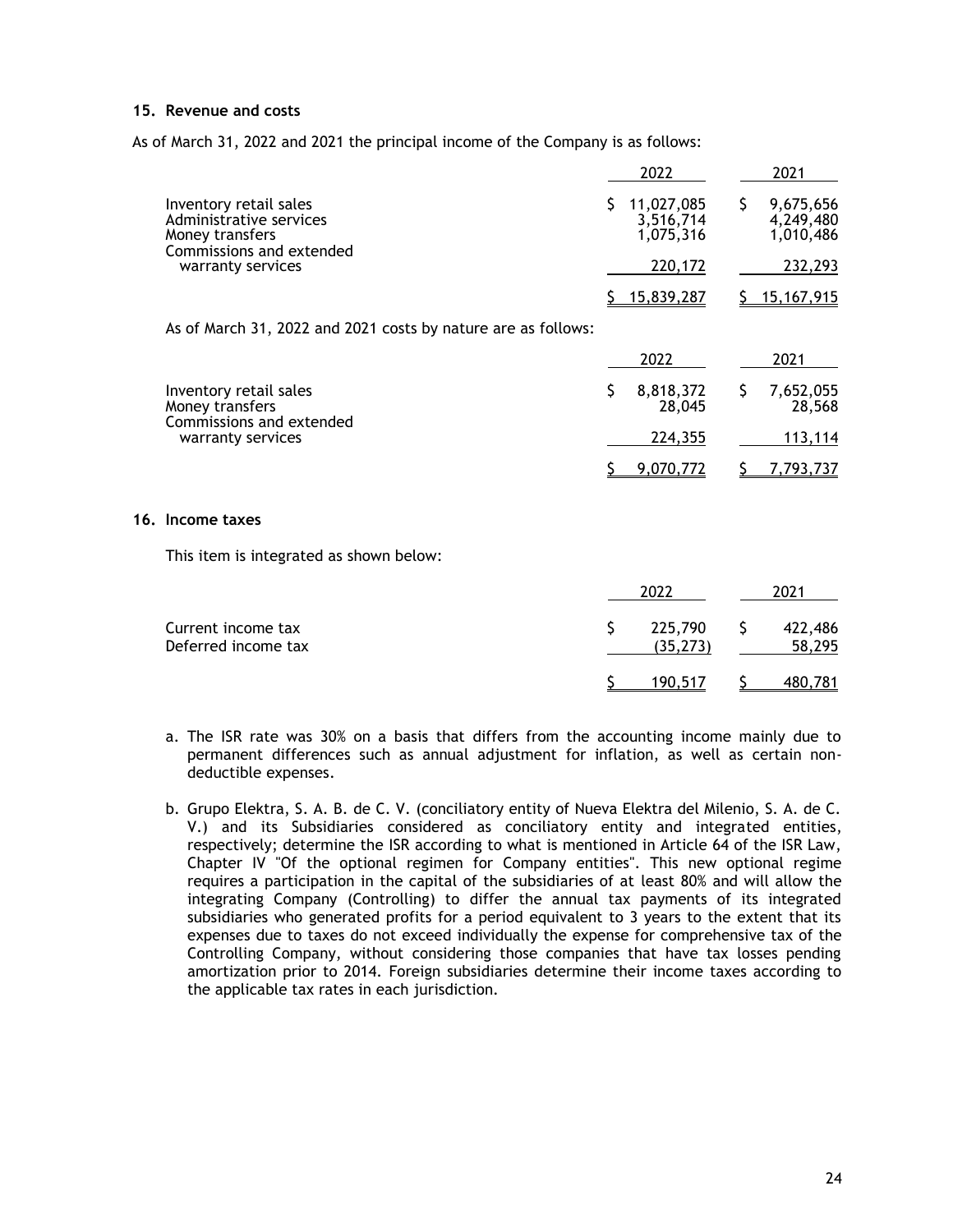## **17. Information by segments**

Condensed financial information by geographic area as of March 31, 2022 and 2021 is presented below:

|                                                                                                                          | Mexico                                                               | Central<br>America                                             | Other                              | Total                                                                   |
|--------------------------------------------------------------------------------------------------------------------------|----------------------------------------------------------------------|----------------------------------------------------------------|------------------------------------|-------------------------------------------------------------------------|
| March 31, 2022<br>Income<br>Gross profit<br>Profit (loss) from operations<br>Depreciation and amortization<br>Income tax | S.<br>14,594,917<br>6,379,406<br>984,895<br>(916, 018)<br>(127, 157) | S.<br>1,244,370<br>389,109<br>59,403<br>(46, 724)<br>(34, 363) | \$<br>(3, 268)<br>(6)<br>(28, 997) | \$<br>15,839,287<br>6,768,515<br>1,041,030<br>(962, 748)<br>(190, 517)  |
|                                                                                                                          | Mexico                                                               | Central<br>America                                             | Other                              | Total                                                                   |
| March 31, 2021<br>Income<br>Gross profit<br>Profit (loss) from operations<br>Depreciation and amortization<br>Income Tax | 14,011,016<br>S<br>6,999,156<br>1,386,900<br>(799, 825)<br>(421,988) | 1,156,899<br>S.<br>375,022<br>78,694<br>(32, 803)<br>(31, 930) | \$<br>(3, 954)<br>(26, 863)        | S<br>15, 167, 915<br>7,374,178<br>1,461,640<br>(832, 628)<br>(480, 781) |

## **18. Commitments and contingencies**

#### a. Commitments

The Company is the Trustor and Second Trustee of an Irrevocable Administration Trust, Payment Source and Guarantee, established as a financing structure obtained by Grupo Elektra, S. A. B. de C. V. (Grupo Elektra), through which the Company provides the main source of payment, which are the commissions generated by the remittance payment service charged to various business partners.

On July 2017, Grupo Elektra made a disposition of the loan for \$ 2,000,000 with Banco Nacional de Comercio Exterior, for a term of 10 years.

On June 2018, Grupo Elektra made an additional disposal for \$ 1,000,000 with Banco Multiva, for a term of 5 years.

#### b. Contingencies

Closing of commercial operations in the Federative Republic of Brazil:

On May 8, 2015, the commercial subsidiaries started a judicial recovery procedure (similar to commercial bankruptcy) before the 31st Civil Court in the capital of the State of Pernambuco, Brazil with procedure number 6174-66-2015.8.17.0001, in order to make the orderly payment to their creditors, which consist of liquid credits with various creditors amounting to R\$22 million (US\$ 7 million) at December 1, 2015 (date on which the most recent list of creditors was published), and non-liquid credits of labor creditors are assumed in an amount approximating R\$ 132 million (US\$ 42 million).